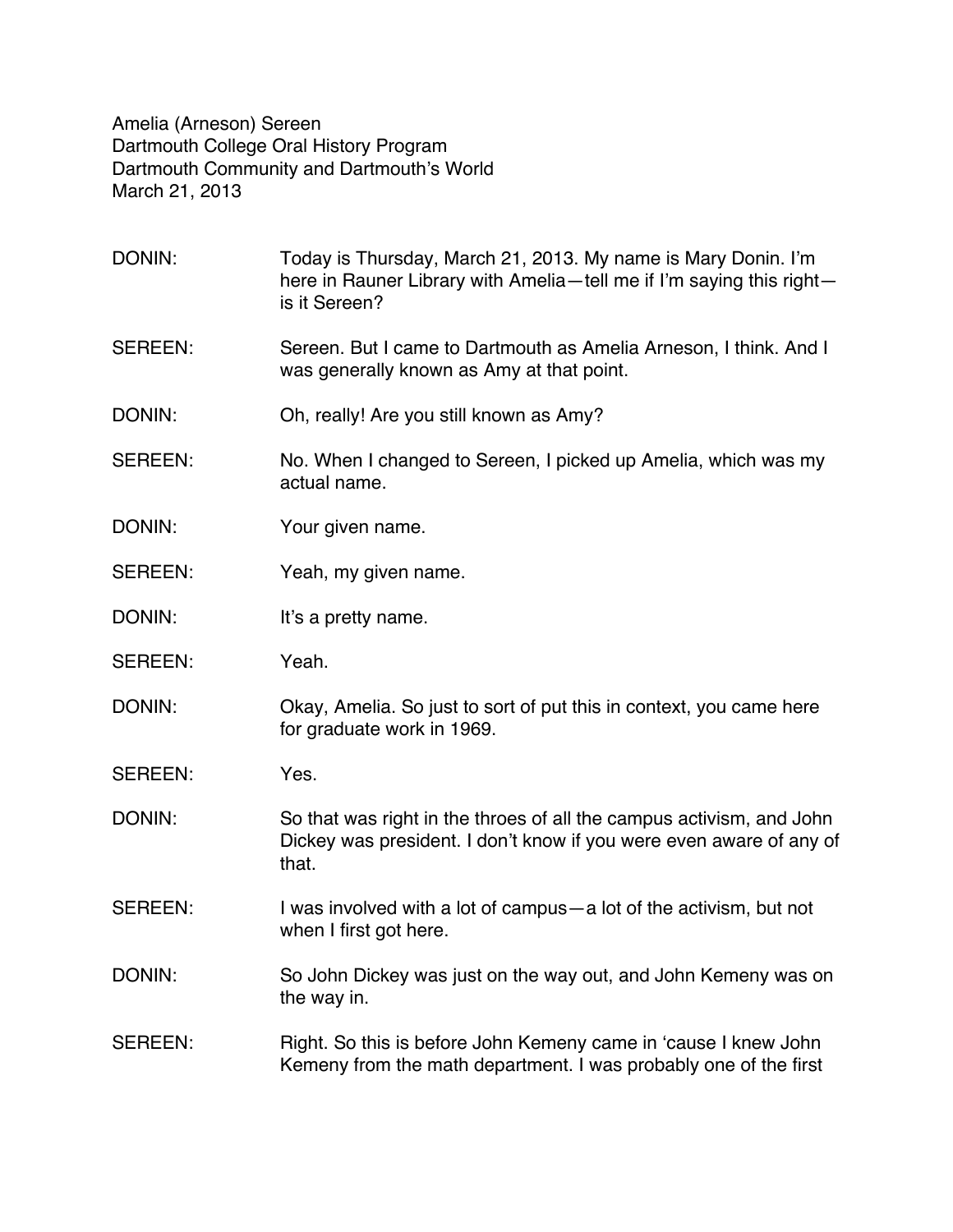women to come here 'cause my sister was a student here—my sister was a graduate student in the math department.

- DONIN: Uh-huh. So she was working with John Kemeny.
- SEREEN: Well, she knew him. Yeah, she knew him.
- DONIN: Uh-huh. And is that what brought you here, following your sister?
- SEREEN: No, I came to visit her. I was living in Mexico, and I came to visit her. And while I was here, I somehow got into conversation with people in the biology department, which was my field.
- DONIN: Uh-huh. And at what point did you decide to do a degree here? Or start a degree.
- SEREEN: That's when. And I applied, and I came up I quess it was...I was in Mexico in '68 'cause that's when the Olympics were there. And I came up the next fall, I guess, of '69 was when I started as a graduate student in the biology department.
- DONIN: Uh-huh. And what was gonna be your degree? That was just when the….
- SEREEN: I was a Ph.D. candidate.
- DONIN: Candidate.
- SEREEN: Yeah.

DONIN: And that's when they were really trying to ramp up the graduate programs.

- SEREEN: Yeah.
- DONIN: At the college.
- SEREEN: I don't know.
- DONIN: You must have been one of the few women doing—
- SEREEN: Very few, yeah.
- DONIN: Yeah. How was that?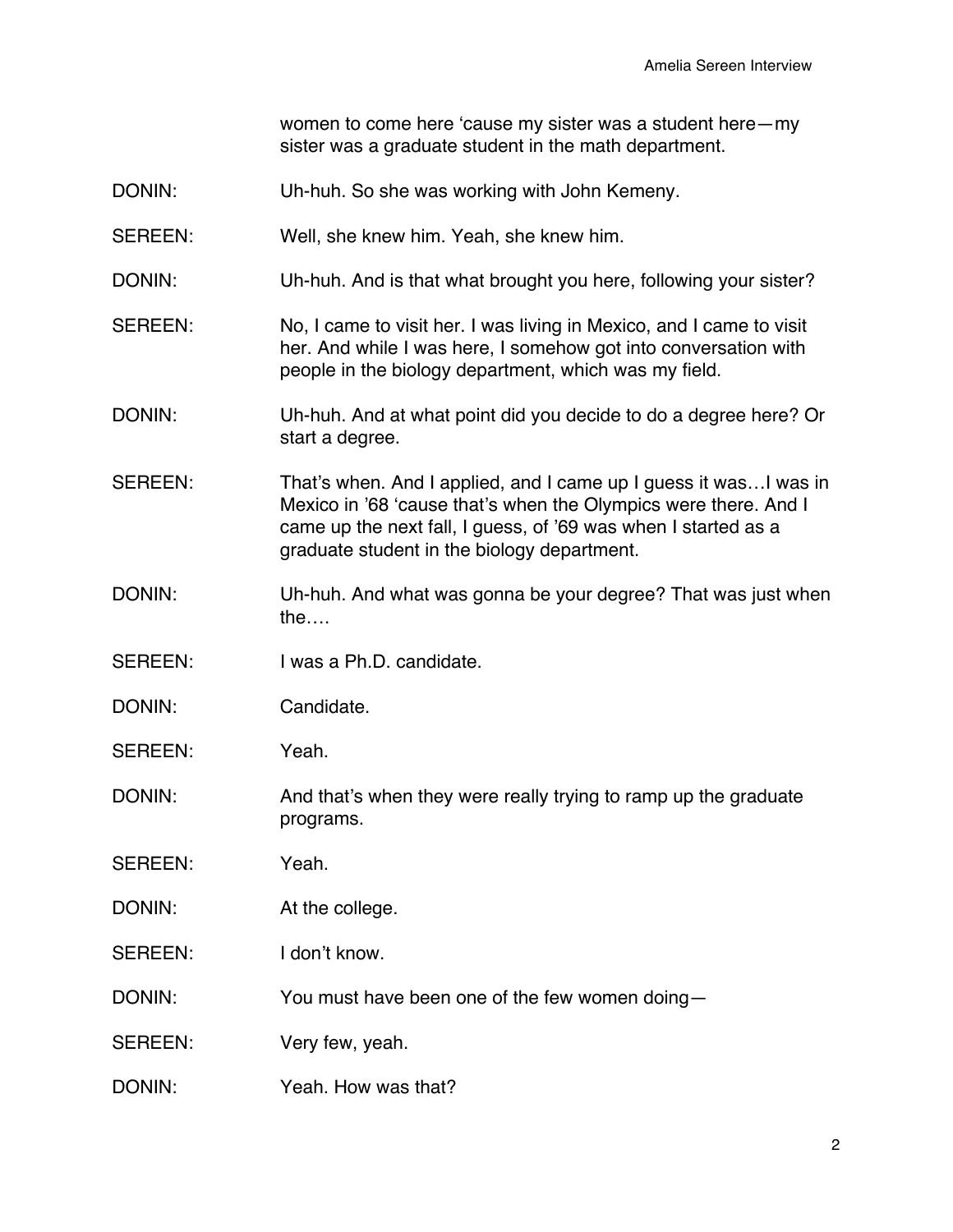SEREEN: It was fine…it was fine.

DONIN: Was it?

SEREEN: Yeah...yeah.

DONIN: Was there any—

SEREEN: I was living with - I came - actually not when I came up here, but my Mexican boyfriend eventually got admitted. And so we were living together here, both as graduate students in the biology department.

DONIN: So you weren't really looking for camaraderie or....

- SEREEN: I was friends with people in the biology department, the other graduate students.
- DONIN: Uh-huh.

SEREEN: Yeah.

- DONIN: Were you the only woman?
- SEREEN: Yes. And there was one other Jew. And I remember that 'cause he was an advanced senior, Joe—I don't remember his last name. And at some point something was going on, and they were talking about Jews. And I said, "Well, look at your population basis. There's me and Joe, and we're both blond with blue eyes." So that's how I remember that there were only the two of us.
- DONIN: Oh, interesting. Was that an issue on campus? Did you feel that people were noticing if…
- SEREEN: Well, it must have to have had that conversation. But I don't remember it being an issue.
- DONIN: And of course it was a topic of conversation when John Kemeny was selected as well.
- SEREEN: Was it? I don't remember that.

DONIN: Yeah.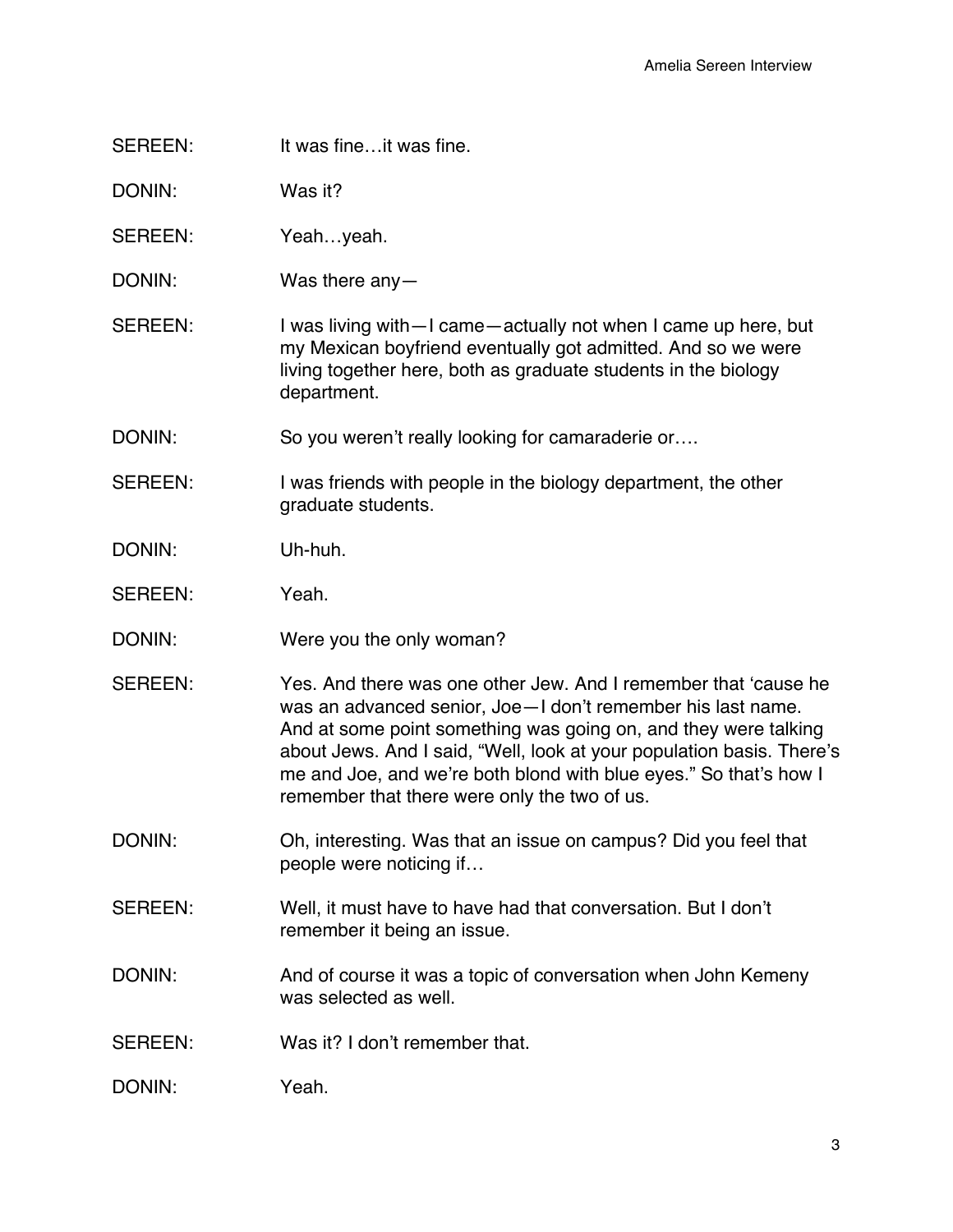# SEREEN: Yeah.

- DONIN: So what was Dartmouth like back then for a woman in the sciences?
- SEREEN: Well, actually—how did that happen? I think it was my brother-inlaw who was an instructor or something like that, junior faculty member, in the math department who introduced me to Rhona Mirsky, who was—you know Rhona?
- DONIN: I don't.
- SEREEN: She was a biochemist. And so I then, because I became friendly with Rhona, Lucille Smith became my thesis advisor. And that was in the medical school in the biochemistry department. So I guess I quickly gravitated to my kind. Biochemistry was my interest anyhow.

And I was living off campus with my boyfriend, so it wasn't like I was dating or anything like that. And sometime during that, I remember they were having women from other—from women's colleges come and spent the winter here or something like that. I remember one of my students—so I was teaching freshmen saying, "Twenty-one women is worse than none." I remember his saying that.

DONIN: That must have been what they call…I think it started out as the Twelve College Exchange Program.

#### SEREEN: Yes. It was instead of going to Europe, they would come to Dartmouth. [Chuckles.]

- DONIN: Uh-huh.
- SEREEN: For a semester.
- DONIN: For a semester

SEREEN: Yeah.

- DONIN: To see the natives.
- SEREEN: For an exotic experience. [Laughter.]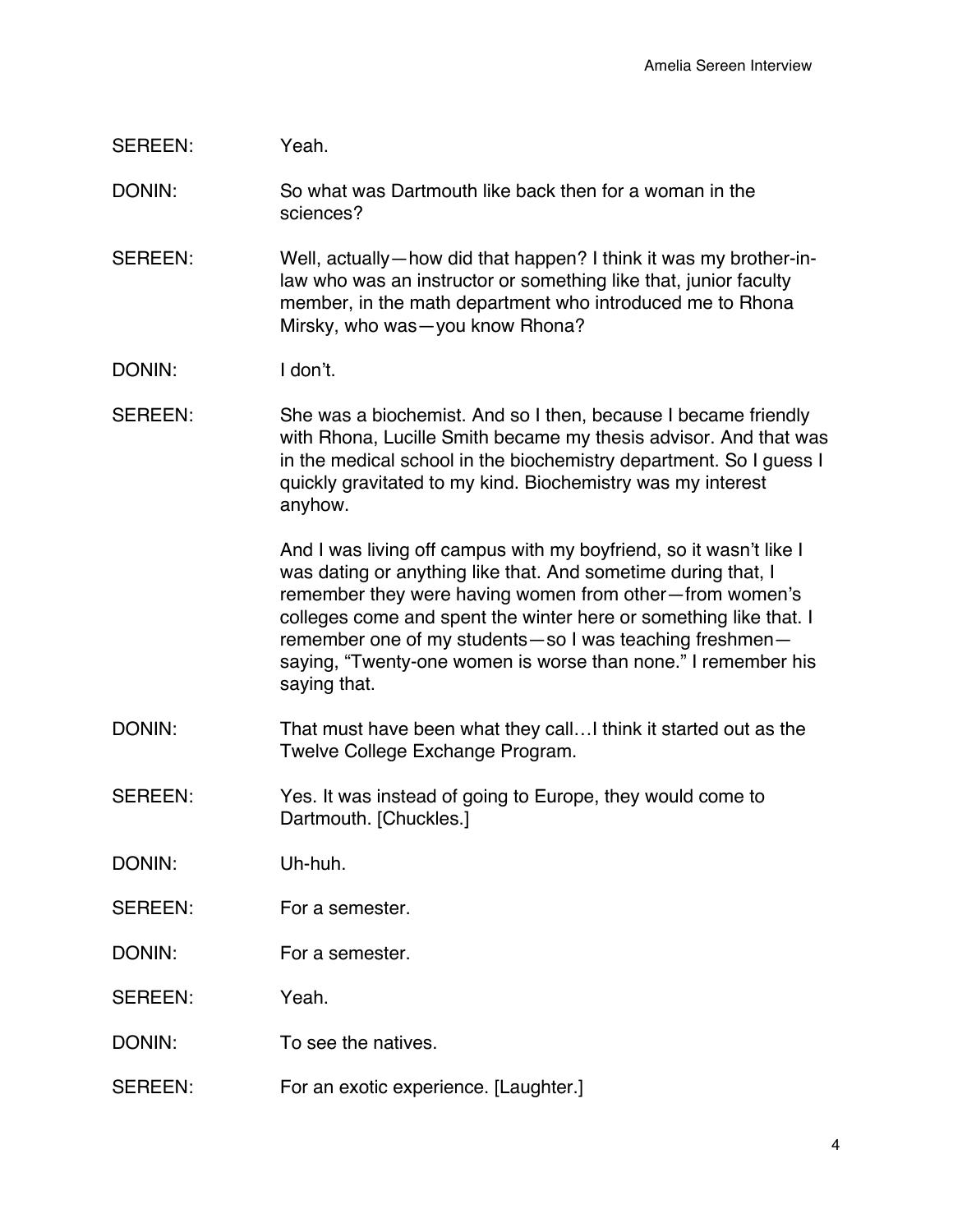- DONIN: That's pretty brave.
- SEREEN: For them?
- DONIN: Yeah.
- SEREEN: I guess. I didn't have much...that was my interaction with it, was that remembering that one student's saying that. This was new territory for me. I'm from New York City. I remember keeping my skis in my office and going to the Skiway, and I learned to ski on not the Skiway. The golf course. I learned to downhill ski on the golf course and the old rope tow. And at some point, I think it was after I was no longer a student, I helped start the Women's Center in **Hanover**
- DONIN: I didn't know there was one.
- SEREEN: There was one. There was a very active Women's Center in Hanover.
- DONIN: DONIN: Did it include faculty and staff from the college as well, or was it purely for the community?
- SEREEN: I think there were a number of us who had peripheral connections with the college. I mean the women's movement was pretty hot and heavy then. And I know some of the women in my consciousnessraising groups were on the faculty or wives of faculty. Yeah, sure. Claudia Lamperti, who's still around—John is; I guess he's an emeritus professor of the math department. She was my closest friend.
- DONIN: And at some point in that decade, anyway, there was a women's group supporting staff and faculty as well, the Women's Caucus.
- SEREEN: I didn't know about that. That was, I think, after my time.
- DONIN: Mm-hmm. Mm-hmm.
- SEREEN: And then I became—there was a fairly good-sized, tight group who were involved in the anti-Vietnam War activities. And so that kept me around. Oh, Luci-—when I dropped out, then I worked in Lucille's lab as a lab tech. And then I was the first MedLine searcher at the library.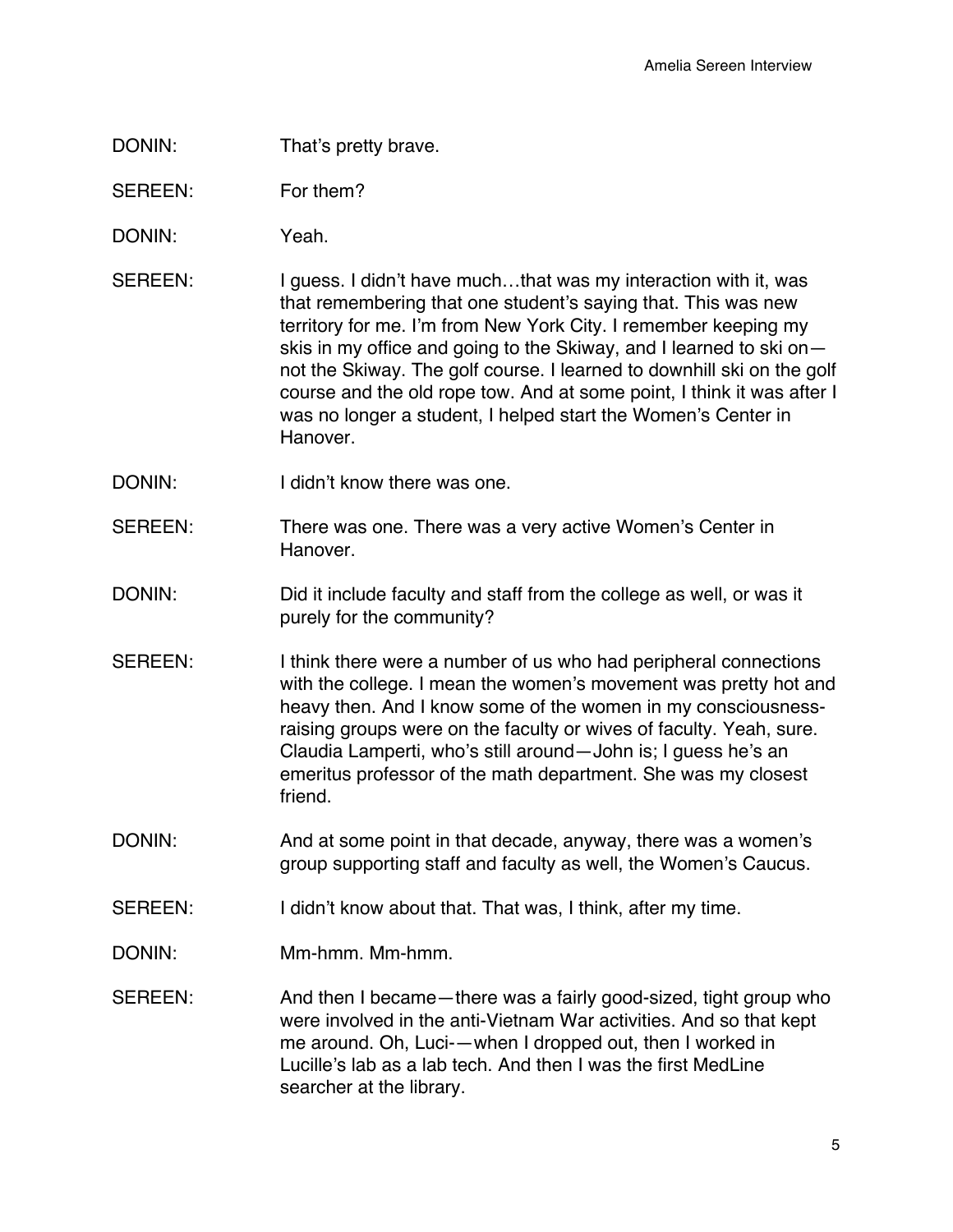# DONIN: Oh, at the library.

SEREEN: Yeah.

- DONIN: MedLine.
- SEREEN: MedLine was—well, it's like—it's PubMed now. But it was so primitive that you really had to have a lot of skill to do literature searches. And I had previously worked at the Bureau of Medicine or something down in Washington at the library. So I was familiar with it. You know, computers were just coming into that stuff. It was a great job because I was working at—what's the name of the library they say that's moving now, Dana?
- DONIN: Dana. Uh-huh.
- SEREEN: Yeah. So I was working there. Shirley Grainger was the director. I think they had just put the additional floor on.

DONIN: Oh, yes.

- SEREEN: So my job involved people who—researchers would come, and they would have to tell me enough about their research so I could do a good search for them. So it was great! It was a great job.
- DONIN: And it was a perfect job for you because of your background.
- SEREEN: Right.
- DONIN: I mean you speak the language.
- SEREEN: I could speak the language. I was perfect for it, but it was like I had these really motivated people teaching me about their subject matter. So I had these—I mean I just loved it. I ate it up.
- DONIN: Who taught you? Was it the librarians?
- SEREEN: I learned it. I mean there was nobody else.
- DONIN: You were the first one.
- SEREEN: Yeah, yeah.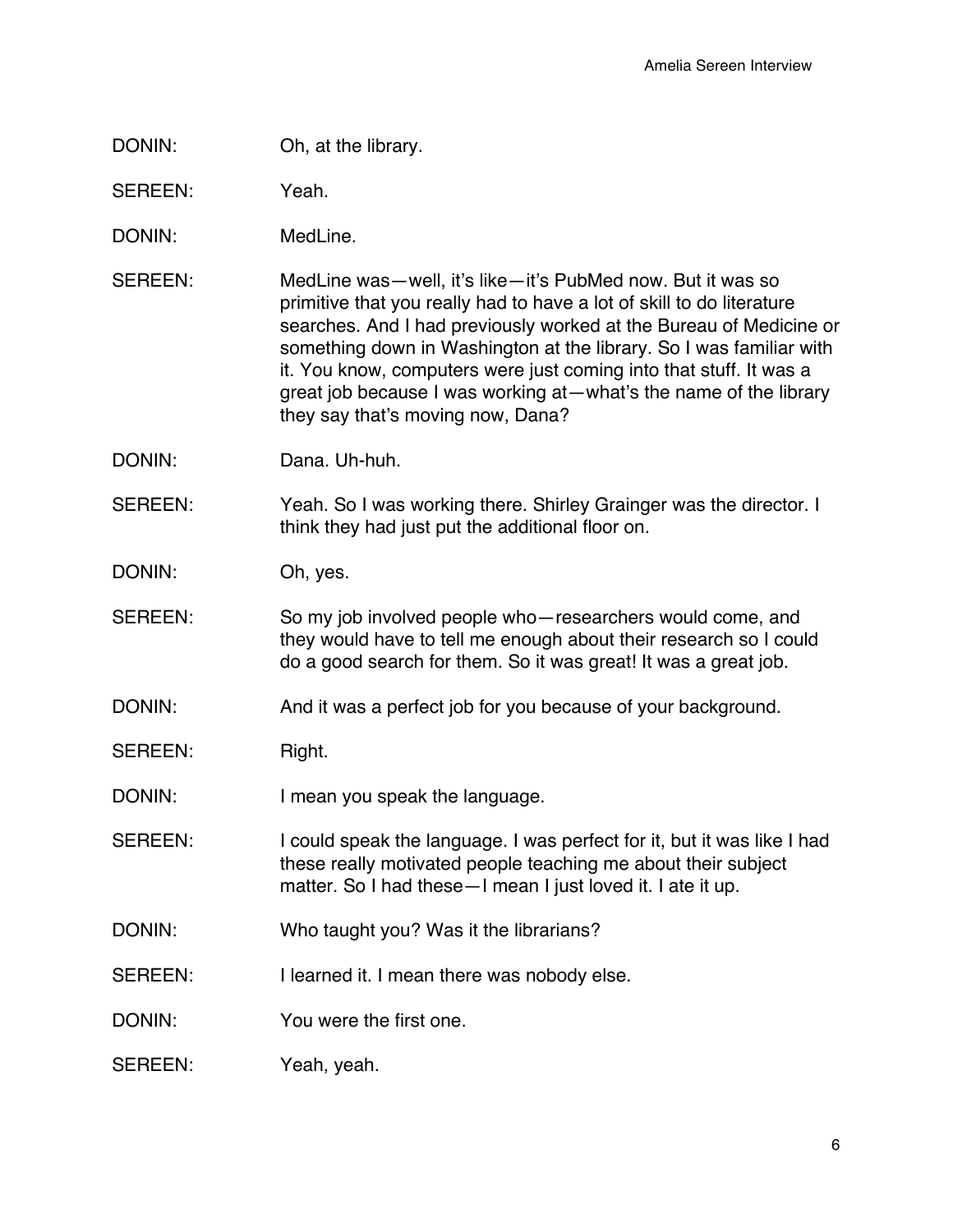DONIN: Oh, wow.

SEREEN: I guess I was the only one for a long time.

DONIN: So was that for....

SEREEN: I mean now anybody can do... I don't know if you've done it, but you can—it's just—

- DONIN: Yeah. Anybody can do it.
- SEREEN: Yeah.

DONIN: But at that time, were you serving docs and students as well?

SEREEN: Researchers. It was mostly researchers for the medical school.

- DONIN: Mm-hmm. Mm-hmm.
- SEREEN: Maybe they were writing papers, and they were looking for stuff.
- DONIN: Yep, yep. So what was your community here at Dartmouth during those early years?
- SEREEN: Well, there was the women's community. There was this large group of tight friends who were antiwar activists. But we were a social group as well. I guess that was my biggest community. And then I knew the people from the math department 'cause I'd met them through my sister initially.
- DONIN: Oh, yeah. And were you able to sort of travel flawlessly between the Dartmouth people and the townspeople?
- SEREEN: Yeah, yeah.
- DONIN: DONIN: Did you consider yourself part of the Dartmouth community?
- SEREEN: Yeah. Yeah.

DONIN: And the antiwar activities that you were involved in, there was certainly stuff going on on campus. Did that include the townspeople as well?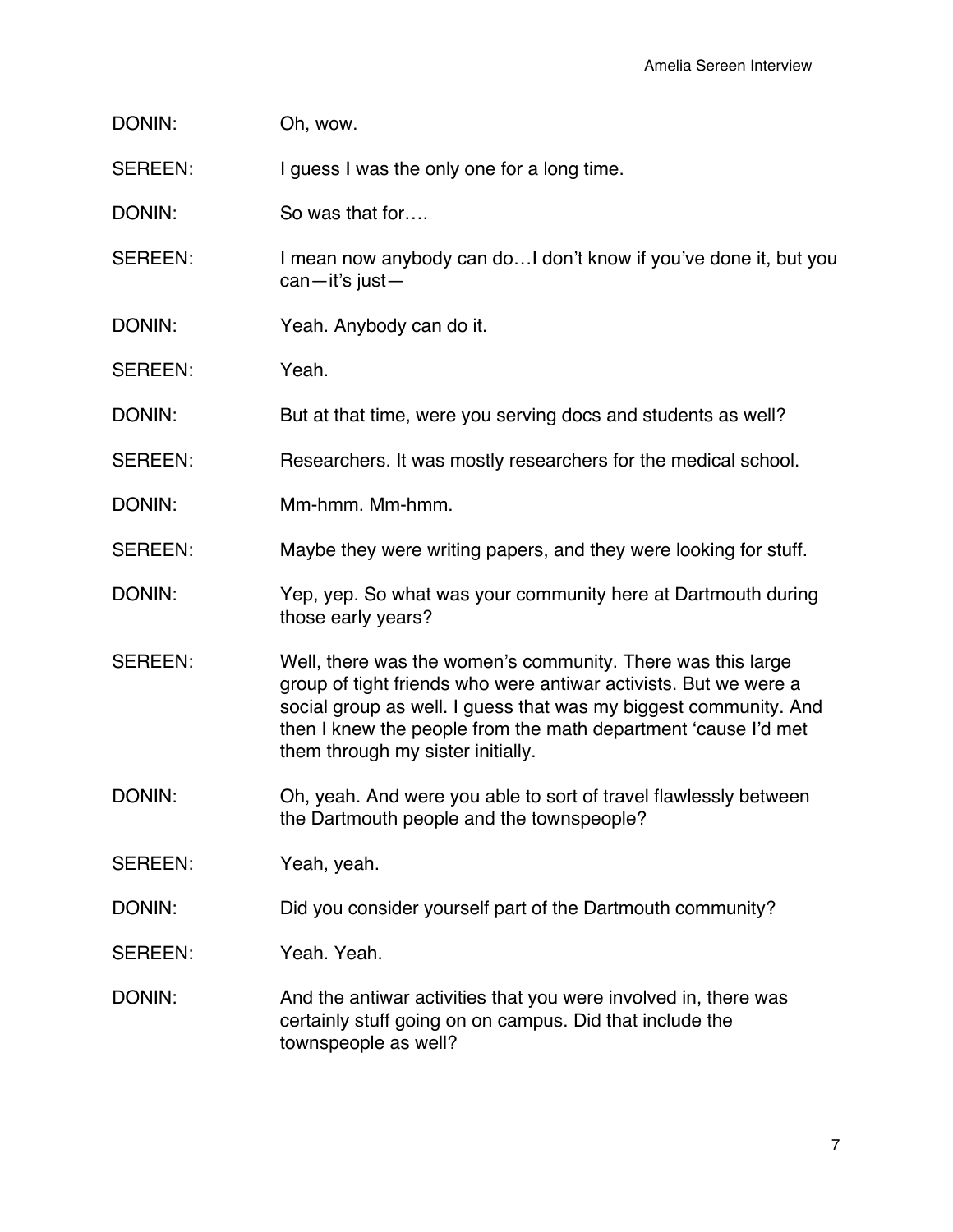- SEREEN: Yes, yeah. I think most of the people there were.... Yes, 'causewell, but they were people who were also Dartmouth graduates. I mean John Moody was a friend. Do you know him?
- DONIN: Uh-huh.
- SEREEN: So he was very involved in it. He and I were good friends. I think he's a Dartmouth graduate, but he was also a vet.
- DONIN: He is. Yep.
- SEREEN: And so, you know, that's why his take—what's a town person, what's a….
- DONIN: There's a lot of bleeding between friends.
- SEREEN: Right. Yeah.
- DONIN: Right.
- SEREEN: And Claudia was a faculty wife, but she...that was not her identity.
- DONIN: Mm-hmm. Right.
- SEREEN: And I came up as a graduate student, but I was no longer a student, although I was working part time.
- DONIN: Well, you were an employee.
- SEREEN: Yeah, I was an employee then.
- DONIN: Yeah. Right.
- SEREEN: And then people came for other reasons and then got jobs here. Shelby Grantham I think it still there.
- DONIN: Sure. Yep.
- SEREEN: And she was very active in it. But she didn't come, I don't think, for a Dartmouth affiliation.
- DONIN: I don't know.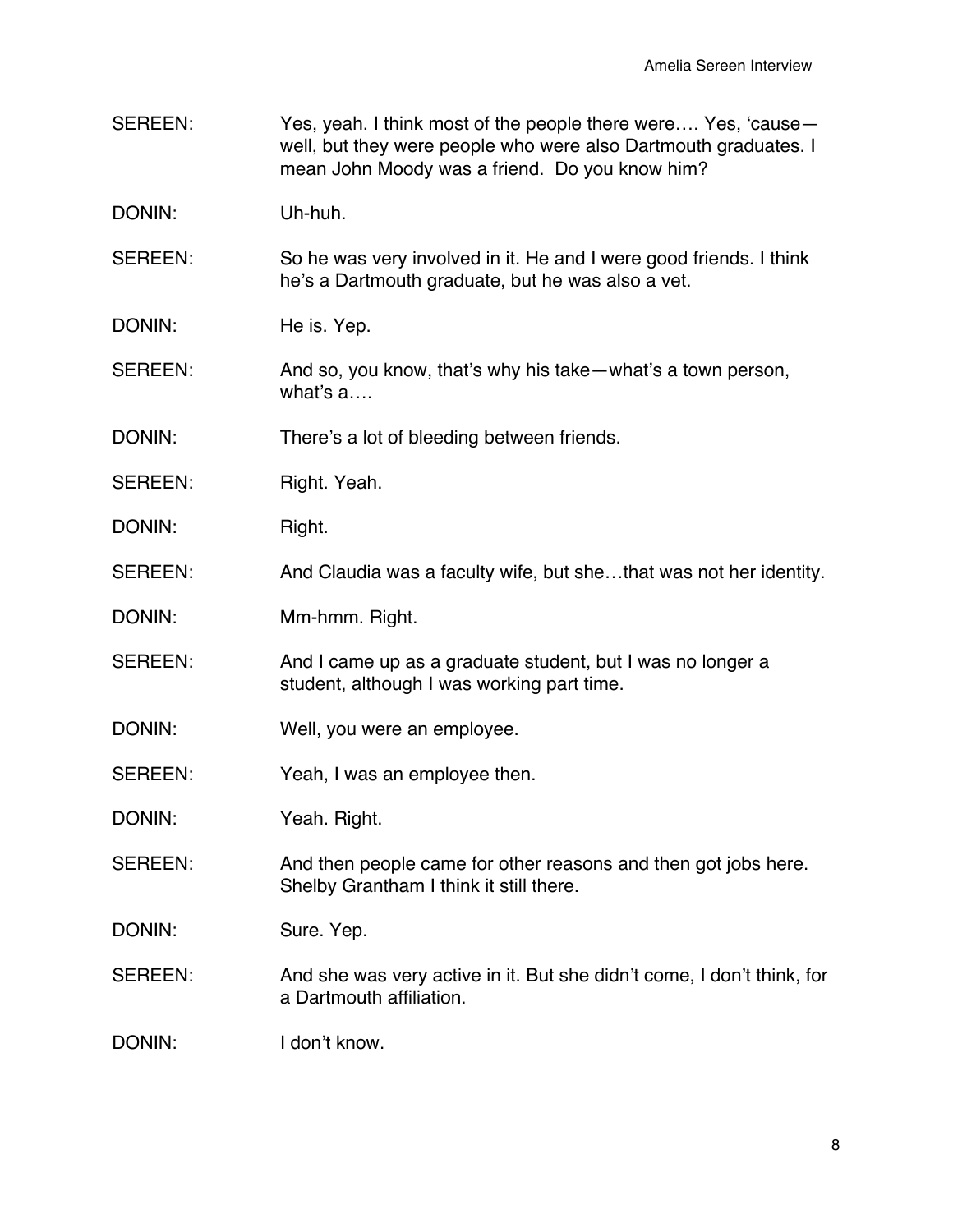- SEREEN: She and Doug North, who was her husband at that time, came, I remember, when she came. Yeah.
- DONIN: She's an instructor now and has been for a long time.
- SEREEN: Uh-huh. Yeah. But that was a long time ago. That was '71 or something.
- DONIN: A long time ago.
- SEREEN: Yeah.
- DONIN: And so you were here probably for the invasion of Cambodia and when they shut down the school for a week with John Kemeny.
- SEREEN: Yes, yes, yes. I remember that because one part of it was that we went out and did community service. I think that was part of the decision to shut the school down was that those of us who…. And I remember going places that now I'm familiar with; but, like, the Mill Road in Lebanon, there was a still we came across there. [Laughter]
- DONIN: Amazing.
- SEREEN: And I think that's when we helped start.... I think the LISTEN Store got started at that point, if I'm not mistaken.
- DONIN: Oh, interesting.
- SEREEN: And maybe Headrest. I'm not sure about that.
- DONIN: Gee, somebody should be documenting those places, you know?
- SEREEN: You should check with Don Wade 'cause he would probably remember those things more distinctly—Shelby probably would, too.
- DONIN: Mm-hmm. Mm-hmm. So how long did you stay affiliated with the college, either as a student or as an employee?
- SEREEN: I retired two and a half years ago, and at that time I was adjunct faculty at the medical school 'cause I was working at the VA. I was a physician assistant.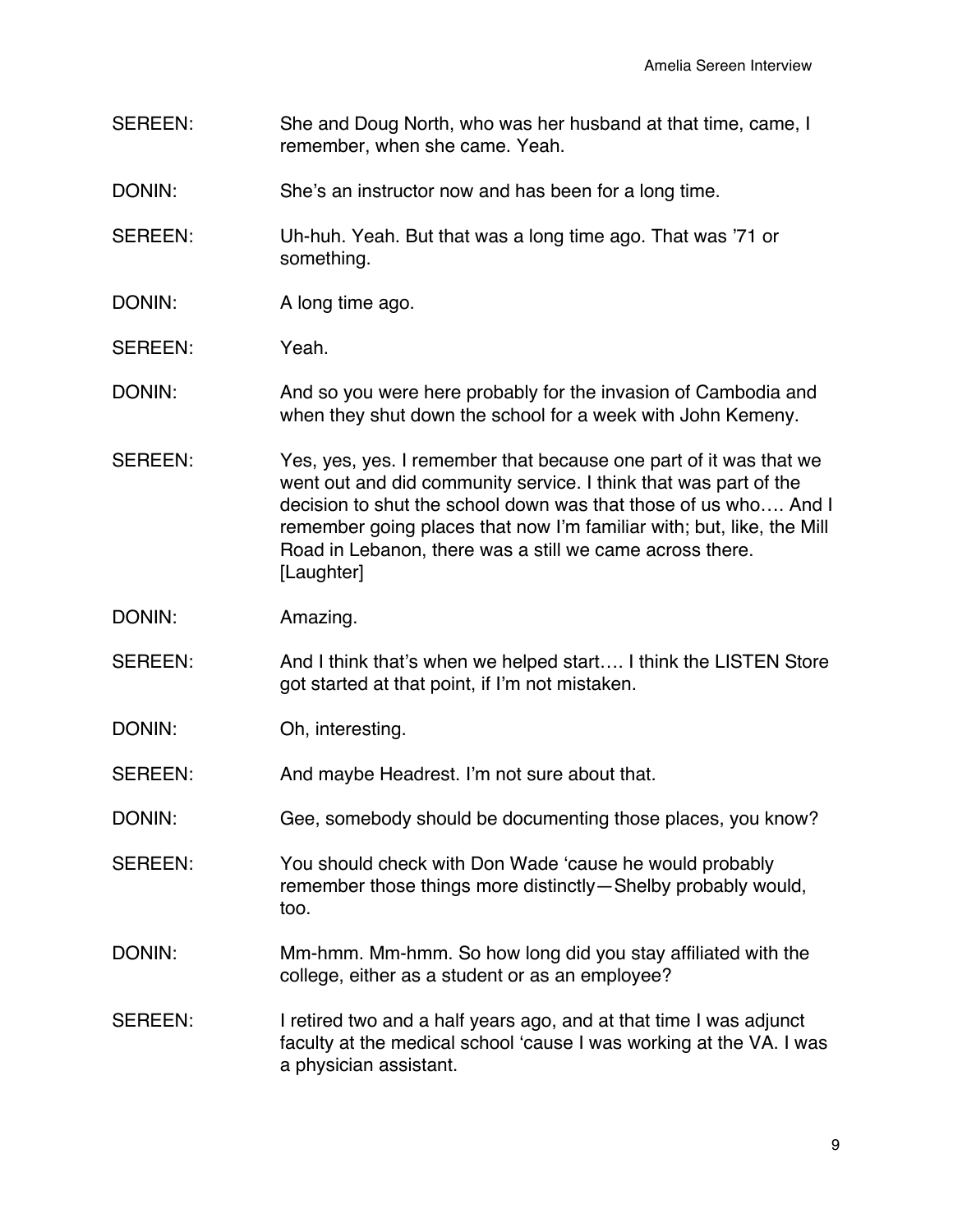| DONIN:         | Uh-huh.                                                                                                                                                                                                                                                          |
|----------------|------------------------------------------------------------------------------------------------------------------------------------------------------------------------------------------------------------------------------------------------------------------|
| SEREEN:        | And I was precepting medical students.                                                                                                                                                                                                                           |
| DONIN:         | What does precepting mean?                                                                                                                                                                                                                                       |
| SEREEN:        | They would come to my clinic and follow me and learn how to do<br>medicine and stuff like that.                                                                                                                                                                  |
| DONIN:         | Uh-huh.                                                                                                                                                                                                                                                          |
| SEREEN:        | Get clinical experience. It's called the LCE: the Longitudinal Clinical<br>Experience, I think.                                                                                                                                                                  |
| DONIN:         | At the VA.                                                                                                                                                                                                                                                       |
| <b>SEREEN:</b> | Well, they did it lots of places.                                                                                                                                                                                                                                |
| DONIN:         | So this is part of the medical school training?                                                                                                                                                                                                                  |
| <b>SEREEN:</b> | Yes, students.                                                                                                                                                                                                                                                   |
| DONIN:         | To come to the VA.                                                                                                                                                                                                                                               |
| <b>SEREEN:</b> | Well, not just the VA. They were looking for places, clinical places,<br>for the students to get experience, and the VA was one of the<br>places they went.                                                                                                      |
| DONIN:         | Not a lot of choices around here. It's either Hitchcock, APD [Alice]<br>Peck Dayl.                                                                                                                                                                               |
| SEREEN:        | Well, some of the students traveled quite a distance. And then they<br>went to physicians' practices. I think there are medical students-<br>yeah, I know that there are medical students who go to the Family<br>Health Center where I get my medical care now. |
| DONIN:         | Is that at Alice Peck Day?                                                                                                                                                                                                                                       |
| SEREEN:        | No, it's a private practice right across the river from Longacres.                                                                                                                                                                                               |
| DONIN:         | Oh! So where did you actually get your PA training?                                                                                                                                                                                                              |
| SEREEN:        | That was the MEDEX New England, which was affiliated with<br>Dartmouth.                                                                                                                                                                                          |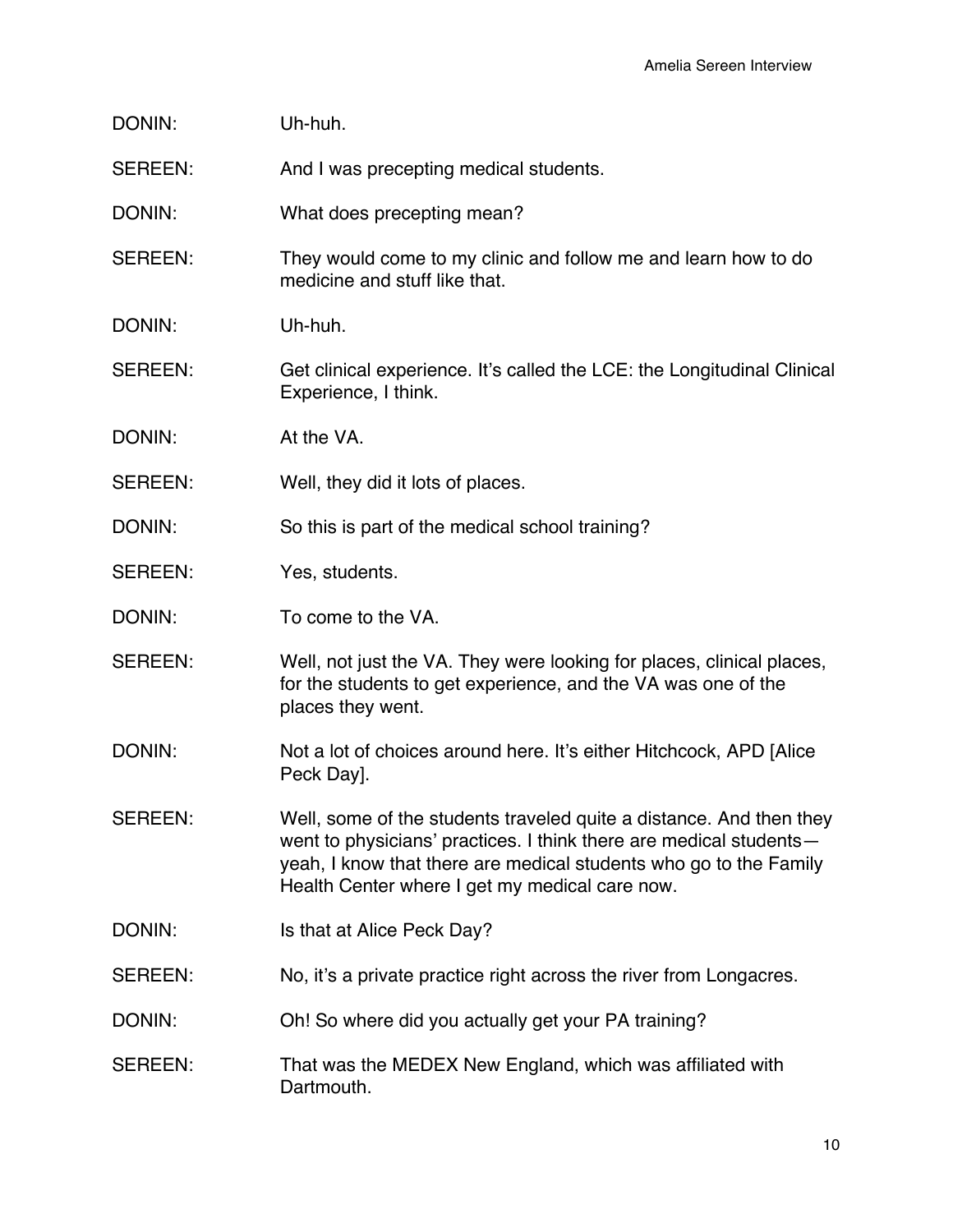DONIN: Oh, I've never heard of that.

SEREEN: And they don't consider me an alumna because I think they think it's a vocational—it was a vocational training.

DONIN: Uh-huh.

SEREEN: It was here for five years. And it was funded year by year. And there was a program—MEDEX was—program started for returning medics from Vietnam, who had no credential.

DONIN: Right, right.

SEREEN: And so they started—

DONIN: On-the-job training. That was all they had, right?

SEREEN: Yeah. I had a classmate, and he was in a ship in the middle of the Pacific, and his consults were if there was a doctor in a plane flying overhead.

DONIN: Wow!

SEREEN: But when he came back, he had no credentials to do anything, you know. So that's what that program was started for. But then they said, Hey, you have to let women in, too.

DONIN: Uh-huh.

SEREEN: And I kind of squeaked in. I'd been involved in the women's health movement. You familiar with that?

DONIN: Uh-uh.

- SEREEN: Oh! It blew my mind. And I remember at that time when we heard this was happening, we started doing it. The women would learn to do gynecological exams on each other.
- DONIN: This was up here as well?

SEREEN: Up here, yeah.

DONIN: Overseen by the medical school?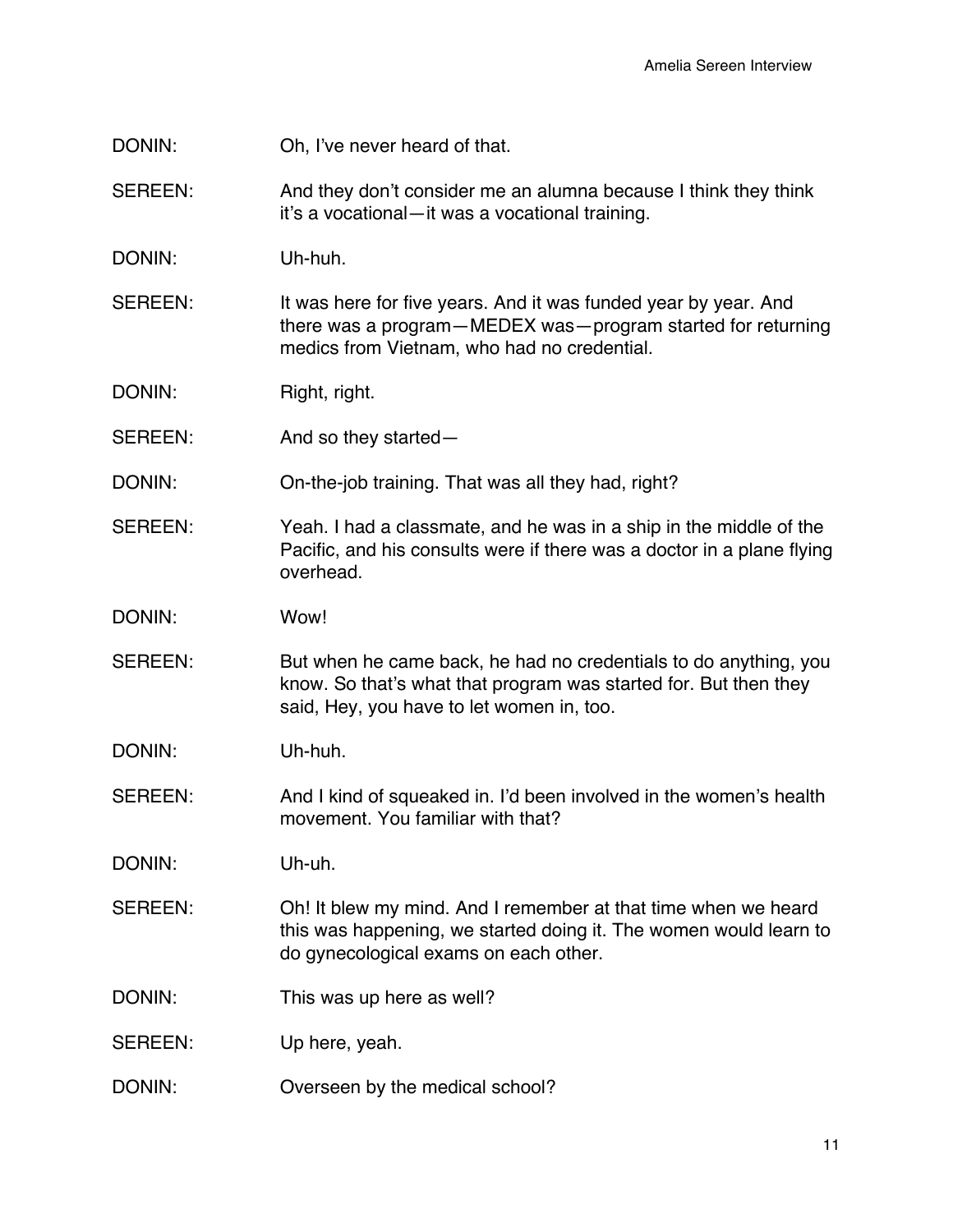- SEREEN: No. No, no. This was layperson. This like broke the whole mystique of, you know, the ownership of medicine by the—
- DONIN: Medical profession.
- SEREEN: Medical profession.
- DONIN: Male medical profession.
- SEREEN: Male medical profession. Of course now I'm part of it, but—or was. But that was just—I remember that was like a major…breathtaking.
- DONIN: Well, I remember *Our Bodies, Ourselves*.
- SEREEN: That was it, yeah. I was involved with some of that. And it was coming out of that. But that's exactly what it was. So I had had that experience. And then I—I don't remember exactly the timing, but I went to live in a commune up in central Vermont, and it—close to Goddard College. And I helped set up the laboratory. The college health center there had a young go-getter doctor, and he wanted to make it a community health center. It was the only medicine between Montpelier and St. Johnsbury. There was no other medicine between those two places. You forget what things were like, you know.

So I helped set up the lab there in exchange for medical care for the commune. And I remember bringing a baby in once, and John just started talking and teaching immediately. So he arranged for me to get into the MEDEX program here at Dartmouth. And sent two of the nurses up to Burlington to become nurse practitioners and that. And then he got a grant from the Robert Wood Johnson Foundation, and now it's a pretty good-sized health center, I think, up in Plainfield, Vermont.

- DONIN: That's fantastic.
- SEREEN: Yeah.

DONIN: So what brought you back here after your PA training?

SEREEN: Oh, so I got my PA training, and then I went down to Brattleboro, and there was a collective health center there. And then I got a job in the Bronx. And I think that's how it went. I worked in the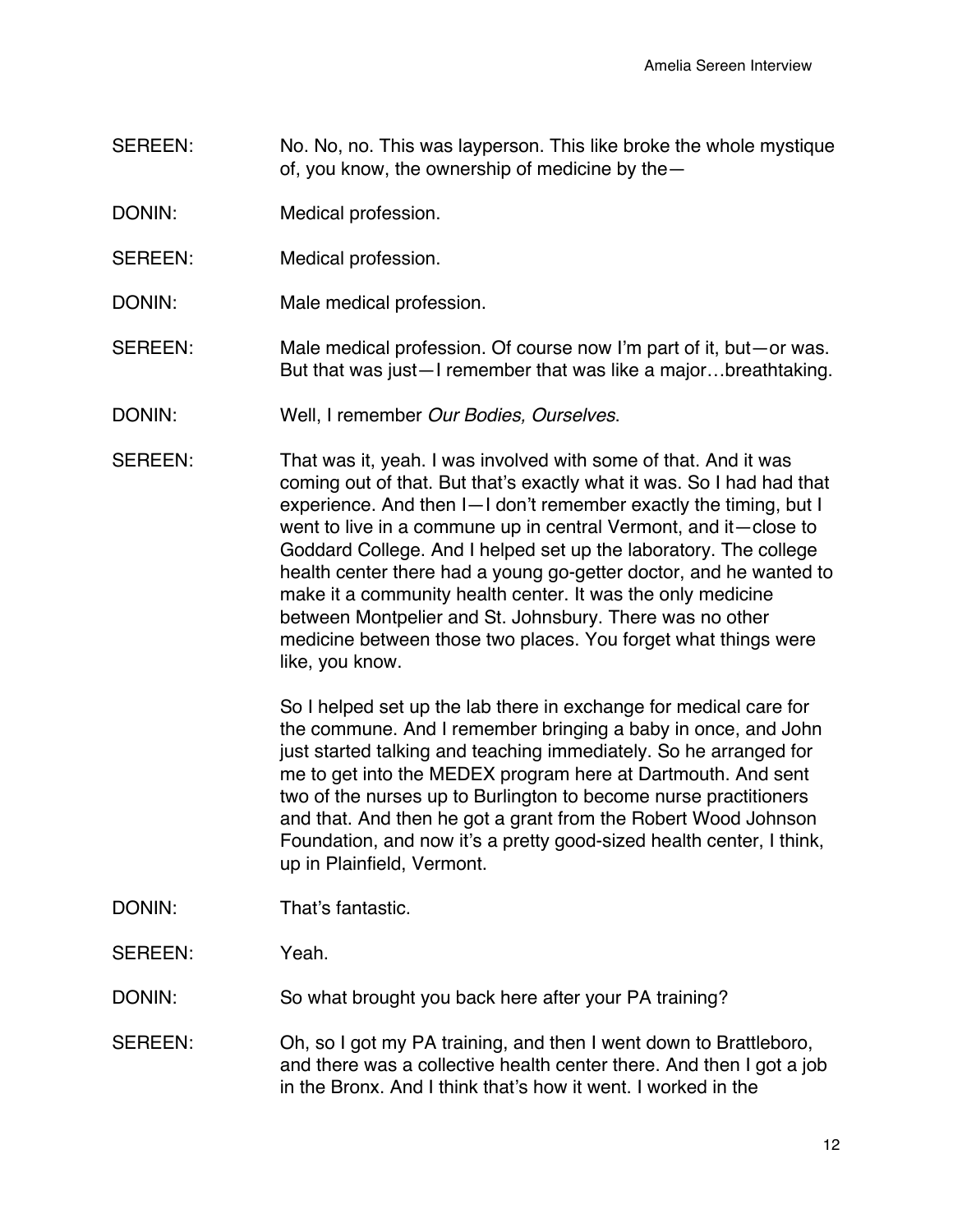cardiology department—that was quite a cultural change—in the Bronx for five years. And then I started seeing an old friend up here, and so I came back up here to live with Ed. It took me a year to find a job up here.

- DONIN: Did it?
- SEREEN: Yeah. And I worked in—
- DONIN: In the medical field.
- SEREEN: Yeah…yeah. But I worked in the alcohol treatment program at APD. I mean I wasn't fussy. I went from cardiology—people said, "Oh, you're so picky." I said, "I don't know." I went from cardiology to alcohol treatment." And then I came and worked at the old Hitchcock here.
- DONIN: Uh-huh. As a PA, still.
- SEREEN: As a PA. Briefly—for a year, I think. And then I had a bunch of other jobs. I don't know. Anyhow, then I worked for 18 years at the VA. I finally got into the VA system and worked there in primary care.
- DONIN: And you're listed still as faculty at Geisel, right? I mean aren't you...
- SEREEN: Well, because I had been a—I had precepted the students while I was there. That's how I became on that. I think it's an accident that they still list me as faculty. I think they don't realize—
- DONIN: That you've retired.
- SEREEN: That I've retired.
- DONIN: [Laughs] I guess what I'm after is, if you're precepting at the VA, that makes you part of the faculty at Geisel.
- SEREEN: Yeah. Right.
- DONIN: Because that's one of the places that the students train at.
- SEREEN: Right. They were Dartmouth medical students whom I precepted.
- DONIN: I see. Yeah.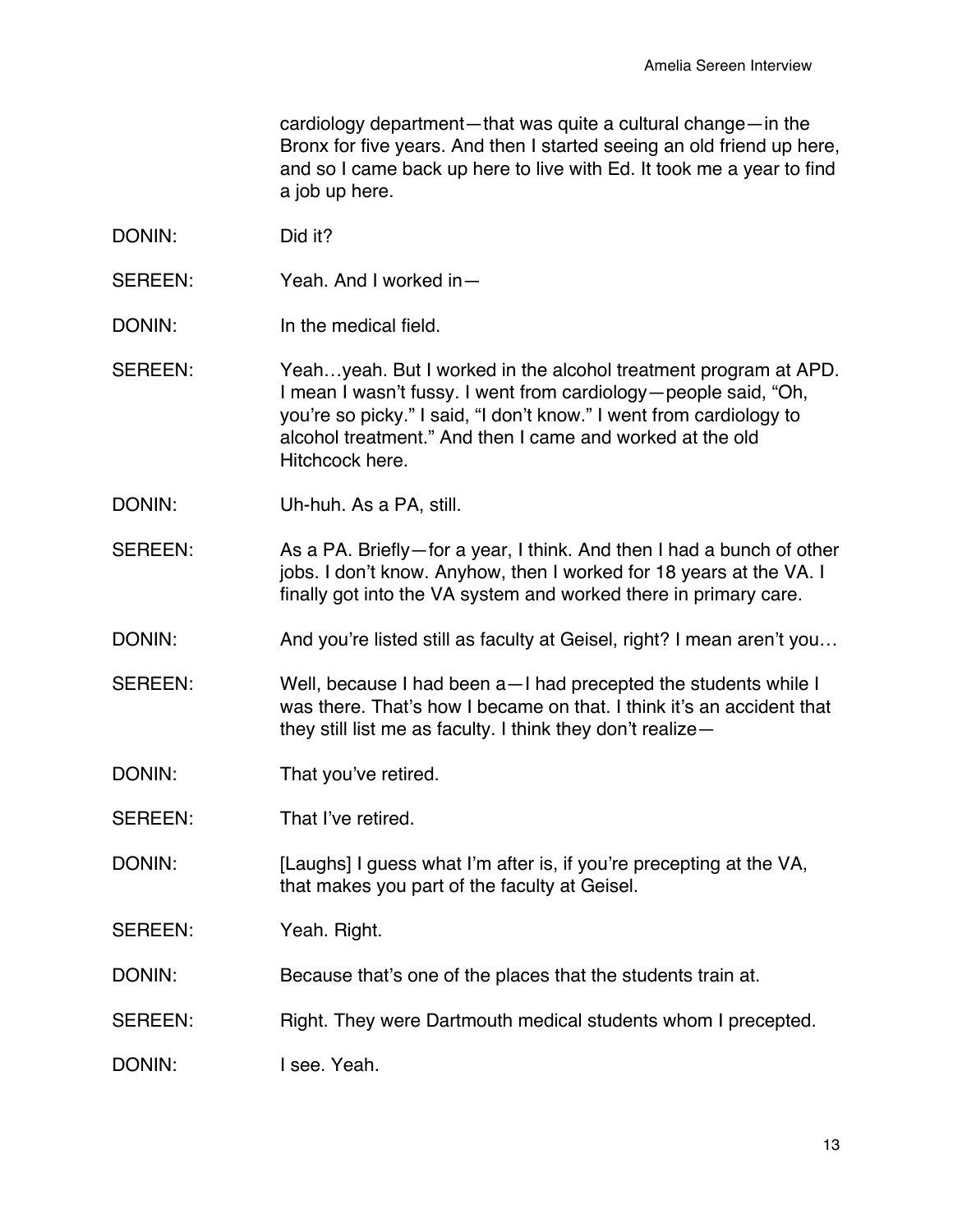- SEREEN: That was wonderful for me. I loved that.
- DONIN: And at that point it was still a two-year college. They were still doing the two-year program or no? It had already become….
- SEREEN: Maybe at the beginning it had been. Yeah.
- DONIN: Cause then they farmed them out for their two years of clinical.
- SEREEN: Yeah. I think one of my first students—I have to go find her last name. She was a wonderful student. We had such a great time together. I think she went down to Rhode Island. Yeah.
- DONIN: So over these years, you've been sort of peripherally connected to Dartmouth for a long time.
- SEREEN: Well, like I still sing Bach cantatas at Howe Library every Friday morning. That was started by Joan Snell.
- DONIN: Oh, yeah. Amazing! Yep, well, there is, as you say, there's a lot of sort of bleeding between the town and the college, and how can you help it?
- SEREEN: Thursday I study Talmud at the Roth Center, and I got into that through a Jewish book group. And the person who started that group with me, the study group, is an alum, a Dartmouth alum.
- DONIN: Oh, yeah.
- SEREEN: He's a lawyer, but he got his undergraduate degree here at Dartmouth.
- DONIN: And he's back here living?
- SEREEN: Yeah.
- DONIN: Yeah...yeah. Which many of them do.
- SEREEN: Yes. I used to joke, you know, when I was in the depths of the radical feminist movement, I'm just another Dartmouth student who never left the area. [Laughter] But it's true. And I guess it's always been true.
- DONIN: Always been true. Well, it's a pretty nice area to make your home.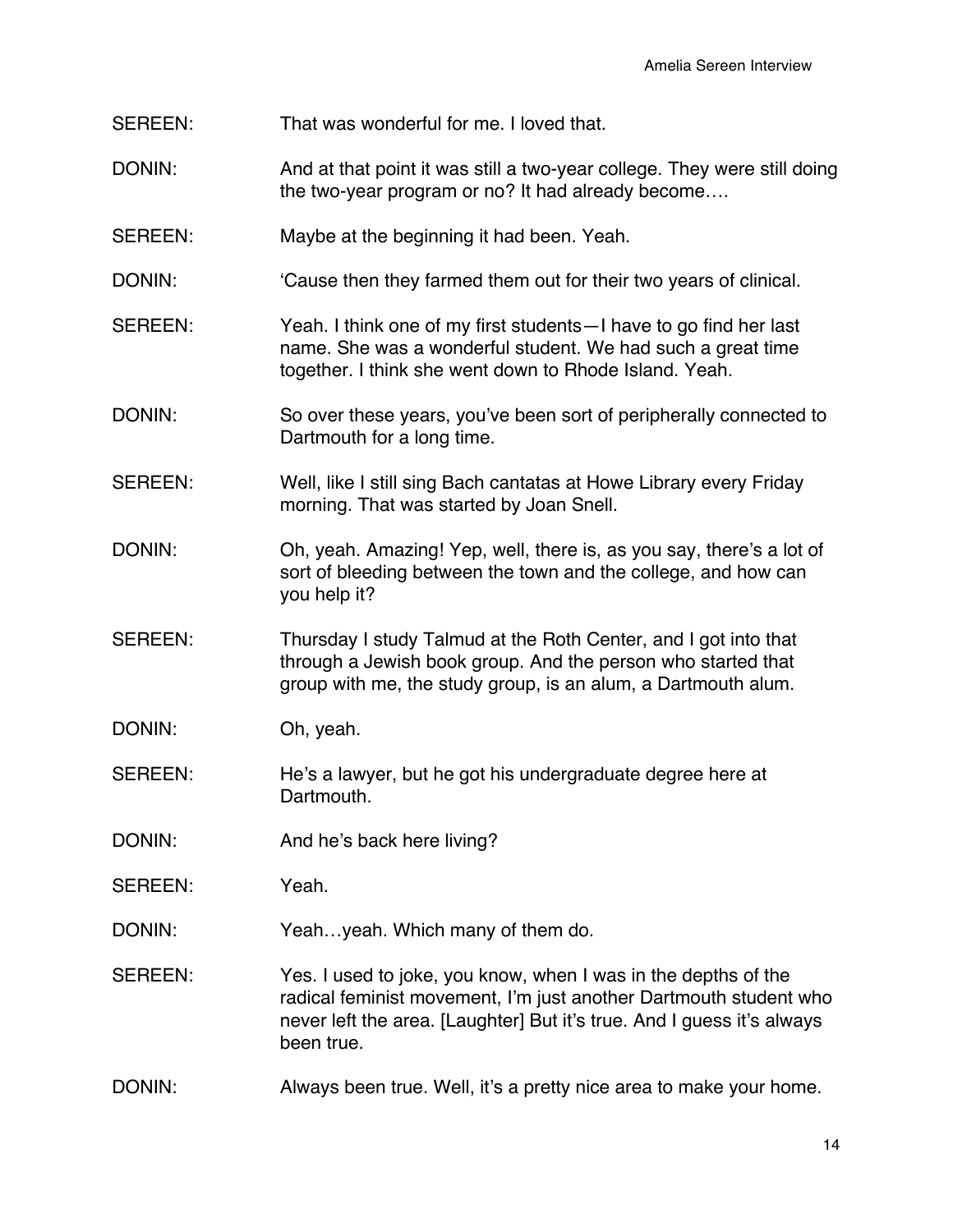# SEREEN: Yeah, yeah.

DONIN: So do you still sort of feel connected to the Dartmouth community through these peripheral connections?

SEREEN: Yeah, yeah. Yeah.

DONIN: Yeah.

SEREEN: I don't think of it like that, like when I...so I don't come into Hanover that often. But I do, you know. I come in every Friday morning, every other Thursday evening. I go to things. I usher at the Hop. I go to other things here.

DONIN: Mm-hmm. And do you identify yourself more as an alum or as an employee—if you had to?

- SEREEN: Either.
- DONIN: When you meet people, do you introduce yourself as someone who is….
- SEREEN: I introduce myself as a dropout. Yes.
- DONIN: Really!
- SEREEN: Yeah. Well, I did. I dropped out.
- DONIN: Yeah, dropped out of the Ph.D. program.
- SEREEN: Yeah, yeah.

DONIN: Yeah.

SEREEN: Well, that's right. I graduated—well, you know, you see Dartmouth has really, really disowned me, or disowned the MEDEX graduates. I remember that because when I was here and working in a medical practice locally, not affiliated with Dartmouth, and I wanted to be able to get, oh, to use the medical library for my continuing education stuff, and they refused. They said, "No, you're not an alum."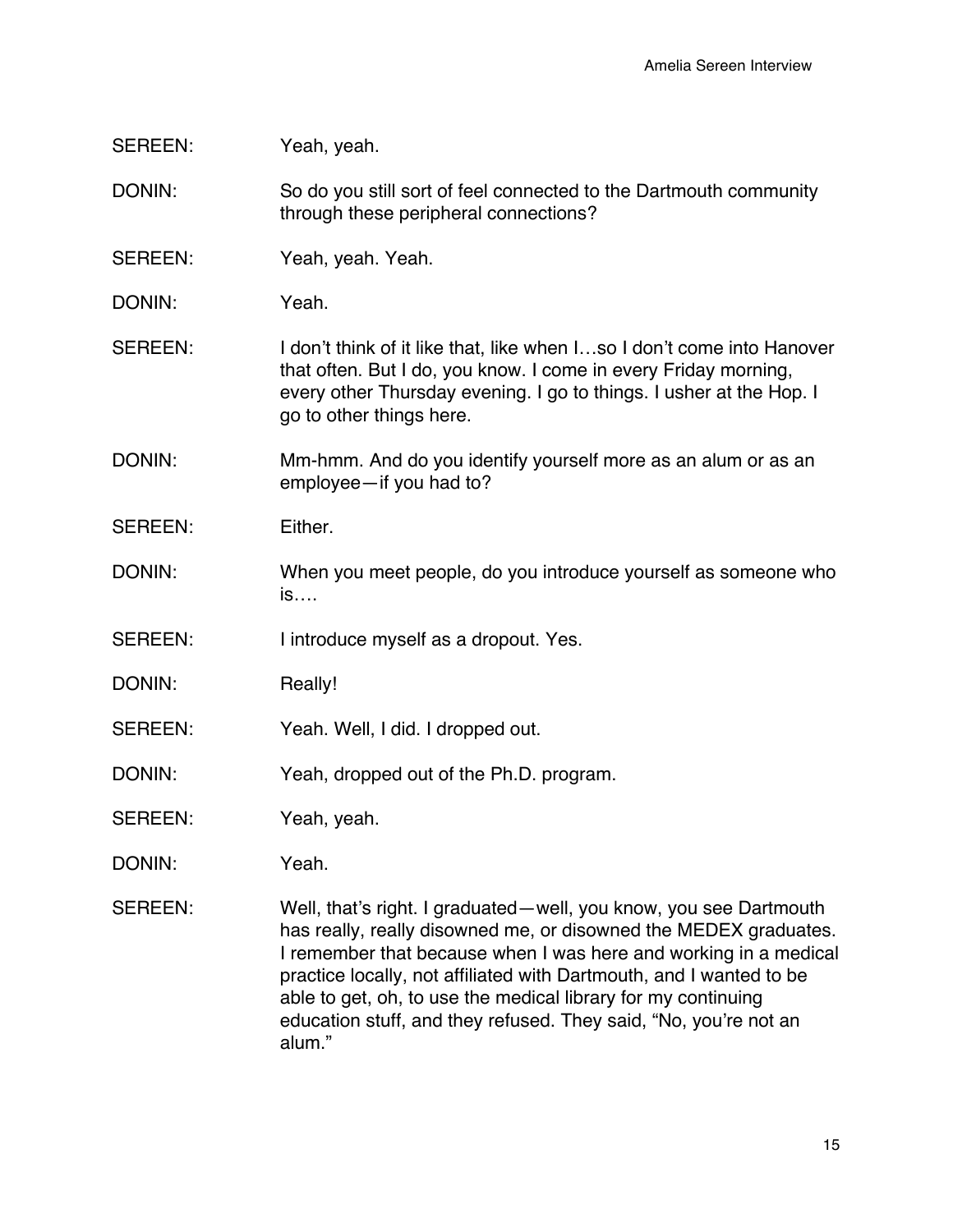- DONIN: Oh, how interesting. And this was the program that was administered, though, by the medical school, right?
- SEREEN: Yeah. Yeah, I think so. I think that's what my diploma says. Yeah. 'Cause I pushed, because I really, you know, I was working in a small medical practice. So it was expensive to get my continuing medical credits. So going to the library—
- DONIN: Would have been
- SEREEN: It was finally... One of the docs, I think, was on the faculty or something and made me his research assistant. But they wouldn't recognize me as an alum.
- DONIN: Interesting.
- SEREEN: Yeah.
- DONIN: But you were enrolled in the biology department working on your Ph-—
- SEREEN: Right. But I didn't graduate.
- DONIN: Right.
- SEREEN: Yeah.
- DONIN: But I thought once a student, always a student at Dartmouth. No?
- SEREEN: No. [Chuckles.]
- DONIN: Uh-huh! So if we look you up in the Alumni Directory, you're not there.
- SEREEN: I don't think so. Of course you'd have to figure out which name. I know when I looked my sister up, it was a name that —I think she's changed that now actually. We have theses from two Lucy Jane Garnetts at the Dartmouth library.
- DONIN: Oh, interesting.
- SEREEN: Yeah.
- DONIN: And that's your sister.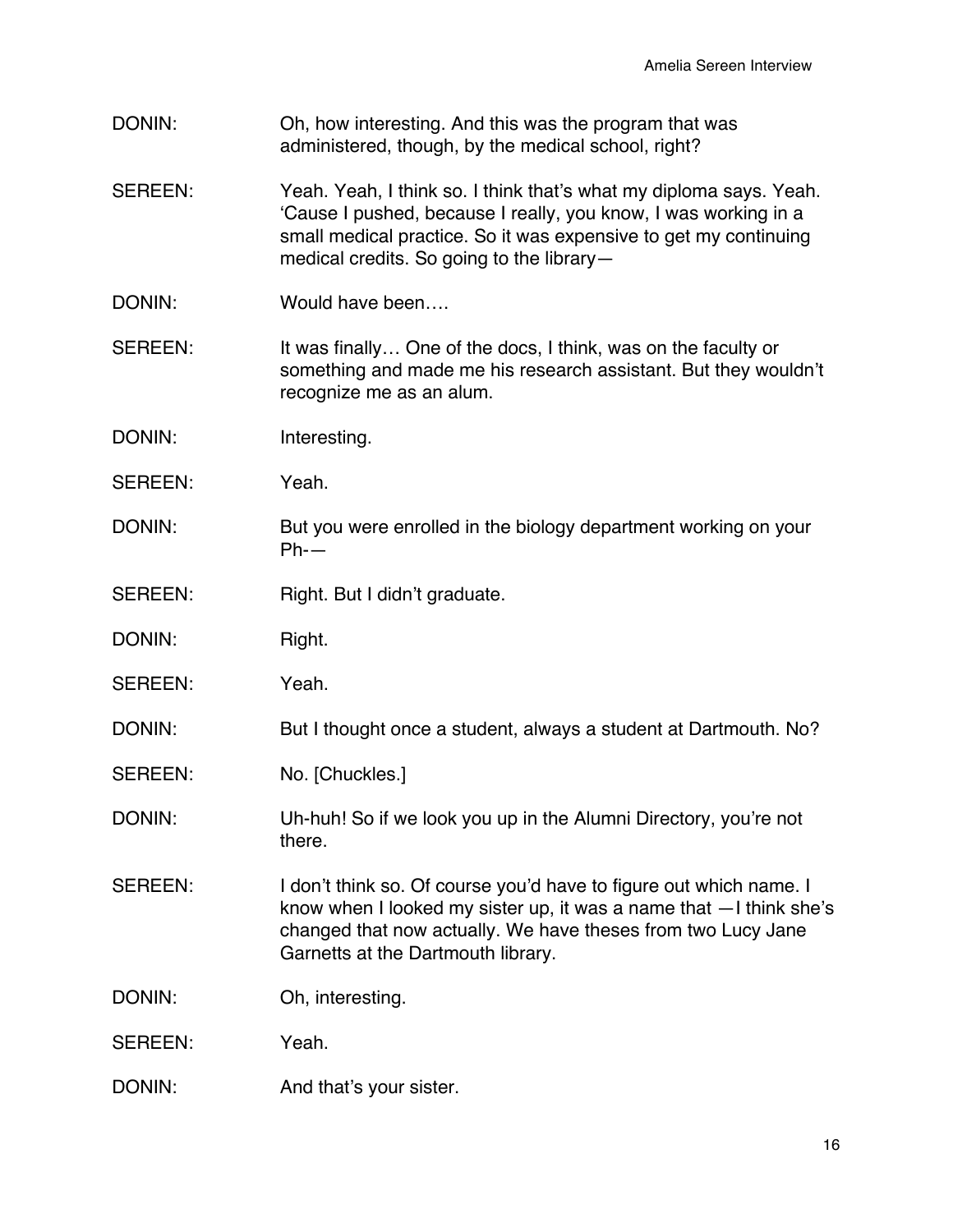| <b>SEREEN:</b> | Yeah. |
|----------------|-------|
|----------------|-------|

DONIN: Uh-huh. But when you say two....

SEREEN: There's another one, a famous—

- DONIN: With the same name?
- SEREEN: Yes. I think it's Lucy Mary-Jane Garnett. And she worked on Greek folk songs or something. She apparently was a very famous person.

DONIN: Uh-huh. Interesting. So did she stay connected to Dartmouth?

- SEREEN: No. No.
- DONIN: She's gone.
- SEREEN: Yeah.

DONIN: From the area.

SEREEN: Yeah. And it took her many years, actually, to get her doctorate. She left and didn't get it and didn't get it. And finally got it.

DONIN: Mhmm. So in keeping with the theme of this oral history-

- SEREEN: Yeah.
- DONIN: —how would you describe, from your experience, how the Dartmouth community has changed? I mean, you arrived here on the cusp of major change, obviously.

SEREEN: Yeah, yeah.

- DONIN: The arrival of women. But so much else has changed about it as well over these last 40 or 50 years. How would you describe it from your perspective?
- SEREEN: Well, it's pretty breathtaking. You see I was not a—I knew that Dartmouth was mostly men, but it didn't seem like that big a thing for me personally. Race was a big thing.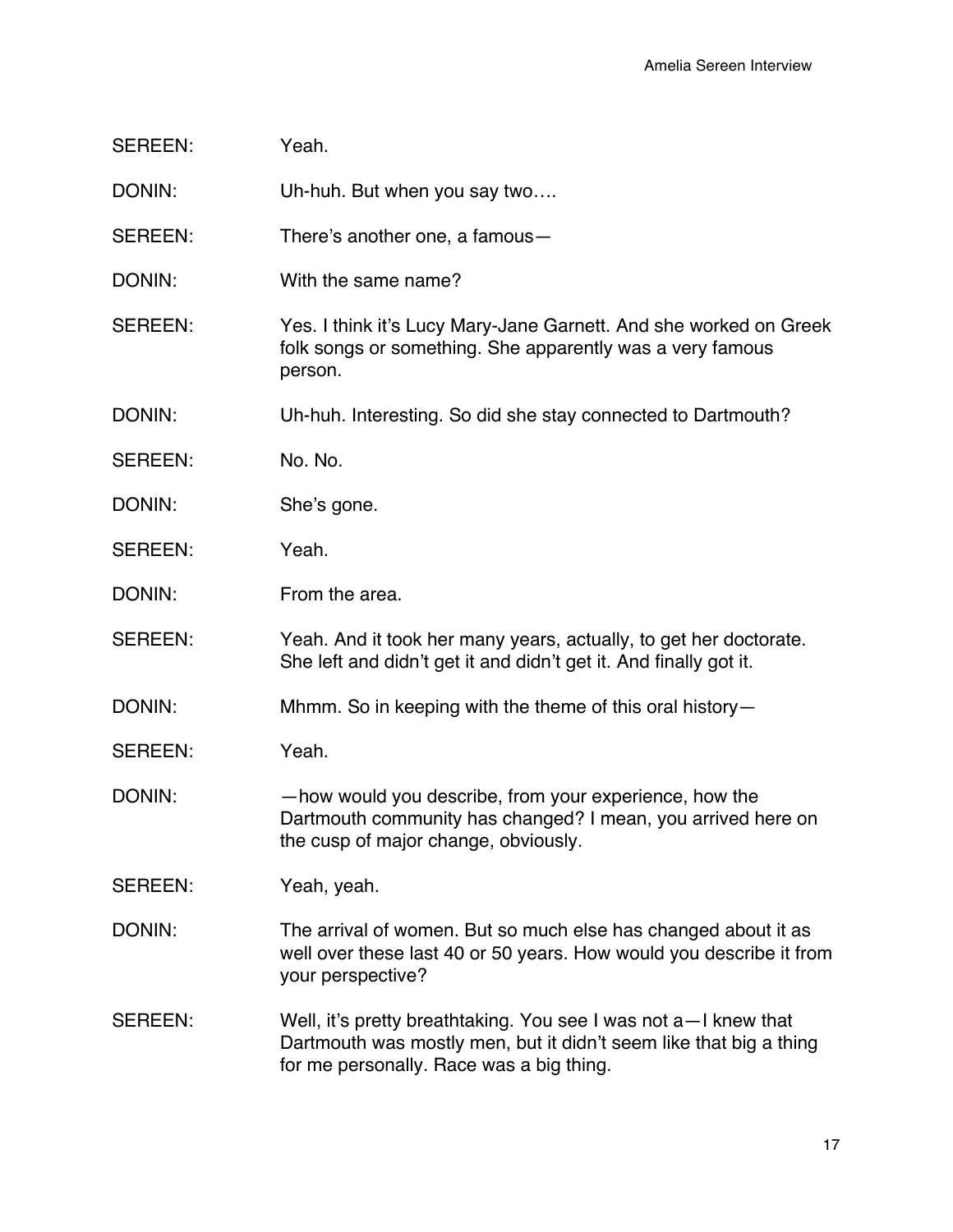#### DONIN: Mm-hmm.

- SEREEN: Remember, I was living with a man from Mexico. He was whiter than you and me, and I'm pretty white. And we were totally unaware. He had a tough time. I was the only—he knew English very well. But I was the only one he'd spoken English with when I met him in Mexico.
- DONIN: Wow! And he was gonna come to school here in English?
- SEREEN: He was a graduate—but he'd done—he knew English well. The textbooks in his biology school were all in English. So he knew it well; he just hadn't spoken it well. I remember at some point he was accused of having me write his papers for him. And I said, [chuckles] "You're kidding. My papers are not that elegant." His written English was really elegant. We didn't get it until once one of the faculty members said, "Gonzalo, you need to understand this has nothing to do with your being Mexican." [Laughs] And at that point it suddenly dawned on us.
- DONIN: What the issue was.
- SEREEN: Yeah. 'Cause we had—you know just hadn't thought about that.
- DONIN: Was he able to complete his program here?
- SEREEN: He didn't. But that was stuff about him, too. He started doing drugs a lot, I think, you know acid and stuff like that.
- DONIN: Mm-hmm.
- SEREEN: You know, who knows what social things pressure people and stuff.
- DONIN: Yep, yep. So race was an issue then. Is it-
- SEREEN: Then. And then the next time I really became aware of it is when I was precepting students, and one of my early students was from India. And she said, "I call myself black." And I was very aware of race and dealing with racism and stuff like that. And after the first couple of patients we saw, we went back to my office. I'm really proud of this. I thought it was really great. And I turned to her—and I don't remember her name—I said, "Shall we talk about the racism we've encountered?" Which I thought was—I mean I hadn't thought it out, but that was the way to put it, you know. And after that, all of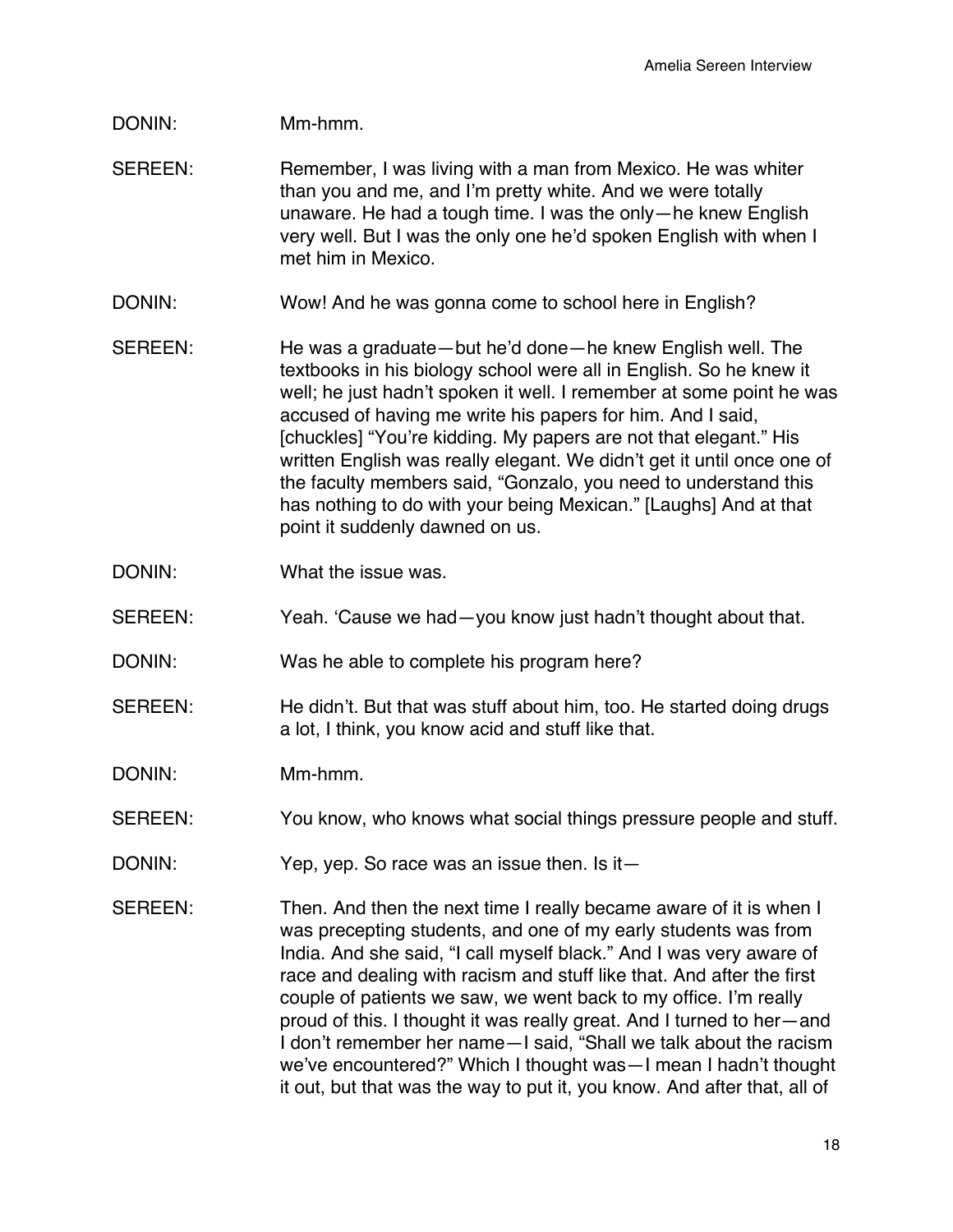my students were women of color. And probably not a total accident.

- DONIN: Yeah. Oh, interesting.
- SEREEN: And we talked about race, which is, you know, it's hard to talk about race. You tend to think it's so delicate, and you don't do it. So I'm really glad—it's helped me that I had that opportunity to do it.
- DONIN: And imagine being in New Hampshire where, you know, people of color, even today, don't even amount to 2 percent of the population.
- SEREEN: Yeah. There are a lot of people of color around here now. And not associated with the hospital or the college even. I mean in Lebanon there are a lot of people of color.
- DONIN: It's changed.
- SEREEN: Yeah, yeah.
- DONIN: It's more reflective of the United States but still a long way behind, I think, you know, other parts of the country.
- SEREEN: Uh-huh. Yeah.
- DONIN: Can be very isolating, I imagine.
- SEREEN: It is.
- DONIN: And it was back then even worse.
- SEREEN: Yeah. And there are a lot of Jews around here.
- DONIN: Mm-hmm.
- SEREEN: I remember you couldn't get a bagel here, you know.
- DONIN: Well, the Roth Center, you know, that's only been around since what, 1995, I think?
- SEREEN: I don't know. Yeah, I wasn't involved with that I mean when it started up and stuff like that.
- DONIN: Uh-huh.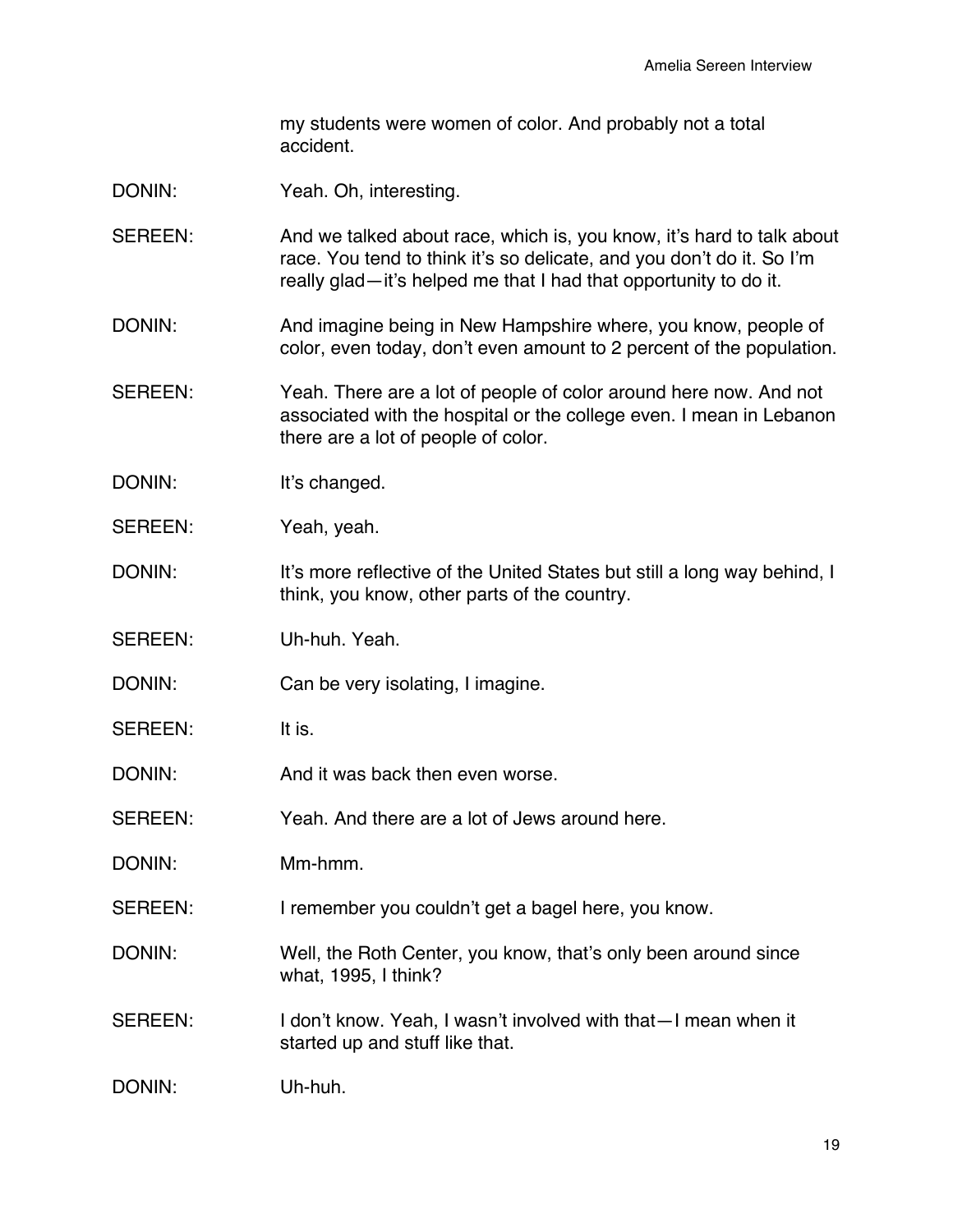- SEREEN: I was dealing with my own internalized, you know, assimilation tendencies and stuff.
- DONIN: Mm-hmm. Mm-hmm. So what does it look like to you today?
- SEREEN: In terms of?
- DONIN: The Dartmouth community. I mean it's obviously more diverse.
- SEREEN: Yeah. And I think things have changed. I had a friend who was a medical student. And my memory is that medical students just worked, worked, worked all the time. And now, you know, medical students and residents and interns have lives.
- DONIN: They do somewhat.
- SEREEN: And students do, too, a lot, you know? And are involved in other things. I think, you know…. For instance, I was involved—it was a music honors student or something who got community people together, no auditions, to perform—was it a Puccini mass?
- DONIN: Oh!
- SEREEN: And it was breathtaking. It was like one of the—one of my great musical experiences. It was so wonderful. I think there's—I know there are recordings of it.
- DONIN: So this was relatively recently.
- SEREEN: Well, a good ten years ago, I would say. Maybe more. Well, so he was a Dartmouth honors student, and he did this—he got community people to do that. And I would not have had that kind of an opportunity had it not— I love singing and everything, but I am not—I have an innate voice, but not ability to—I have no memory for music. I'm getting there. I'm getting there.
- DONIN: Learning it.

#### SEREEN: Yeah, yeah.

DONIN: So it sounds like you're saying that there are actual—there are benefits to community.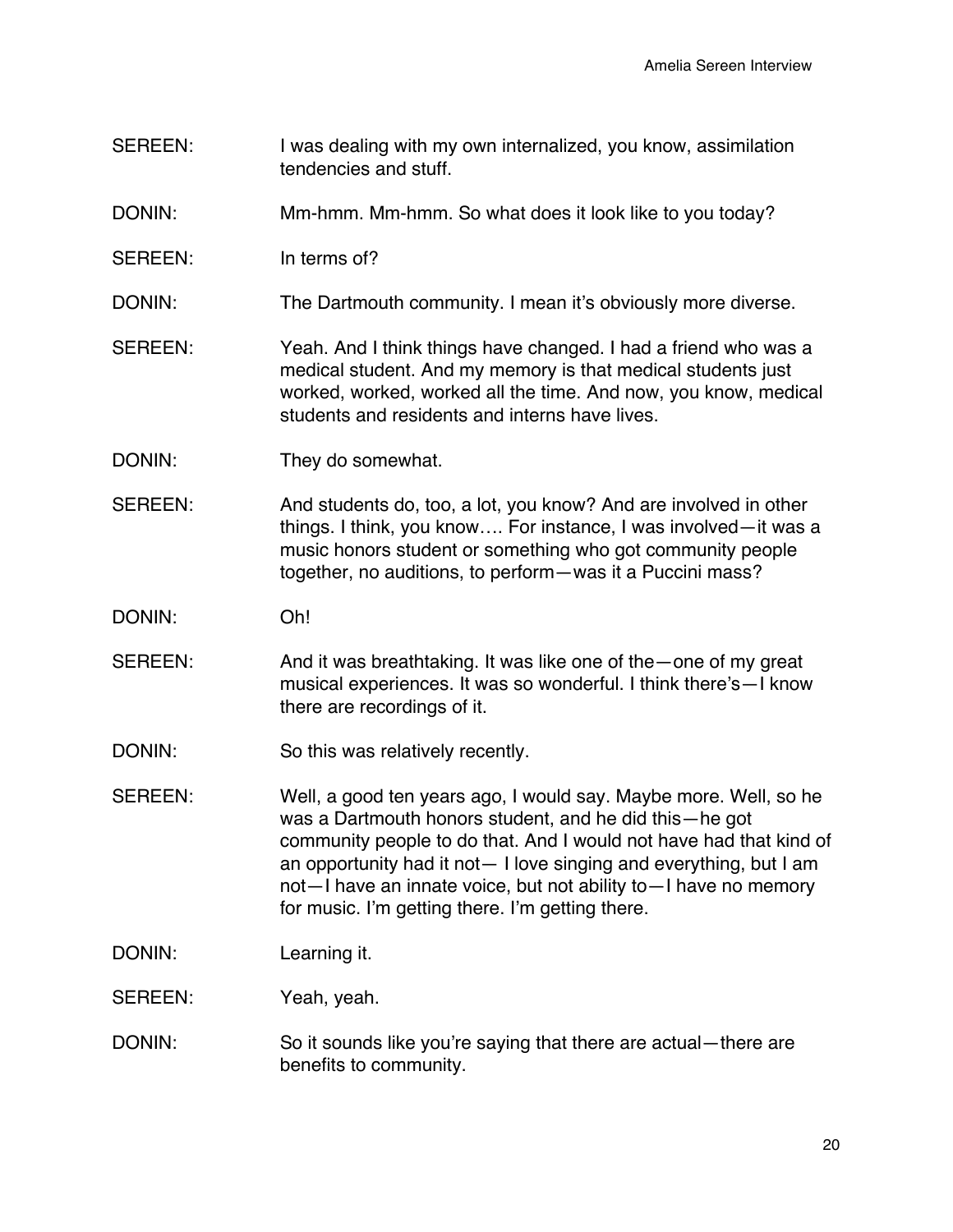SEREEN: Oh, yeah. Sure.

- DONIN: The fact that the community is made up of both direct associates of Dartmouth as well as community members who feel that they can be a part of it as well.
- SEREEN: Yeah. Right.
- DONIN: Yeah.
- SEREEN: And I mean I'm a community—I was on the zoning board, the Lebanon Zoning Board for 14 years. And so, in a sense, you could think of it, you know, that's a Dartmouth person who then became, you know, part of…. I mean I didn't think that my presence there had anything to do with Dartmouth, except I wouldn't have been there had it not been for Dartmouth.
- DONIN: Mm-hmm. Right, right.
- SEREEN: Some people who would have been glad had I not been there. [Laughter]
- DONIN: So what sort of impact has…I mean how would you describe the impact that Dartmouth has had over these years on your sense of community here? You think you would have stayed if it weren't here?
- SEREEN: No, I would never have come here had it not been for Dartmouth. I can't imagine why. I mean I wasn't a skier, you know. So it got me here.
- DONIN: And it brought you back.
- SEREEN: And it brought me back. The man I came back to live with was a faculty member, so. And then of course the impact on, you know, when I was working at the VA, getting students. That really helped me—that was a very hard job there, and having the students was like a bright light in that.
- DONIN: And I'm sure they felt the same way coming to you.
- SEREEN: I know. They did, I think. I got a lot of very gratifying feedback.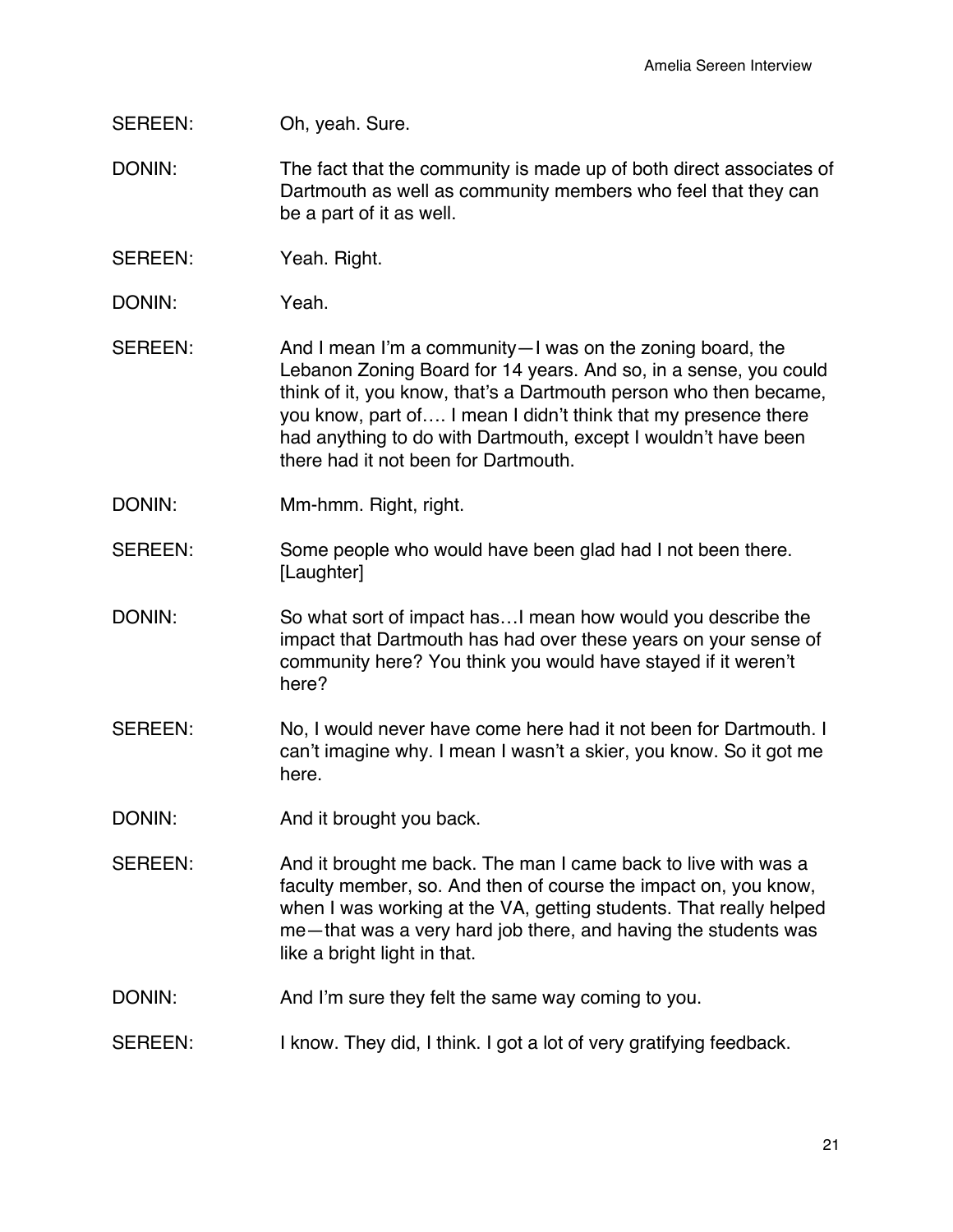- DONIN: Well, medical school can be so intimidating that it's nice to have, you know, a friendly face sometimes.
- SEREEN: Uh-huh. Yeah. I was more than a friendly face. But I was a friendly face. I was an involved teacher.
- DONIN: I didn't mean to imply that you weren't professionally proficient.
- SEREEN: No, yeah.
- DONIN: But also….
- SEREEN: Well, no, that's friendly. I mean, you know, you could…. I remember when I was a graduate student and I was sitting in on the lectures of the course that I was teaching the labs for, and I started saying to the students next to me, "Do you know what he's saying?" He says, "No." I said, "Well, I don't either." And I got the students to start asking questions in the class. The professor, I think, did not appreciate it. But I thought that was important to do.
- DONIN: So this was one of the biology classes.
- SEREEN: Yeah.
- DONIN: Uh-huh.
- SEREEN: I don't remember what it was. But I think the way students are has changed. I think that's the norm now. I think students are much more self-assured, entitled—not entitled, 'cause that's used as a pejorative often. But they speak up, they take charge and stuff, but not back then. Back then the students, the freshmen, would just sit there quietly while somebody would speak incomprehensibly, sort of reading notes that were 20 years old.
- DONIN: Well, and the teaching methods have changed as well. I think the professors, especially at Dartmouth, are much more accessible. They're not some guy that walks in—and I mean guy—who walks in and simply lectures to them without any interaction with the students at all.

SEREEN: Yeah.

DONIN: That's changed. It seems to me it's changed dramatically.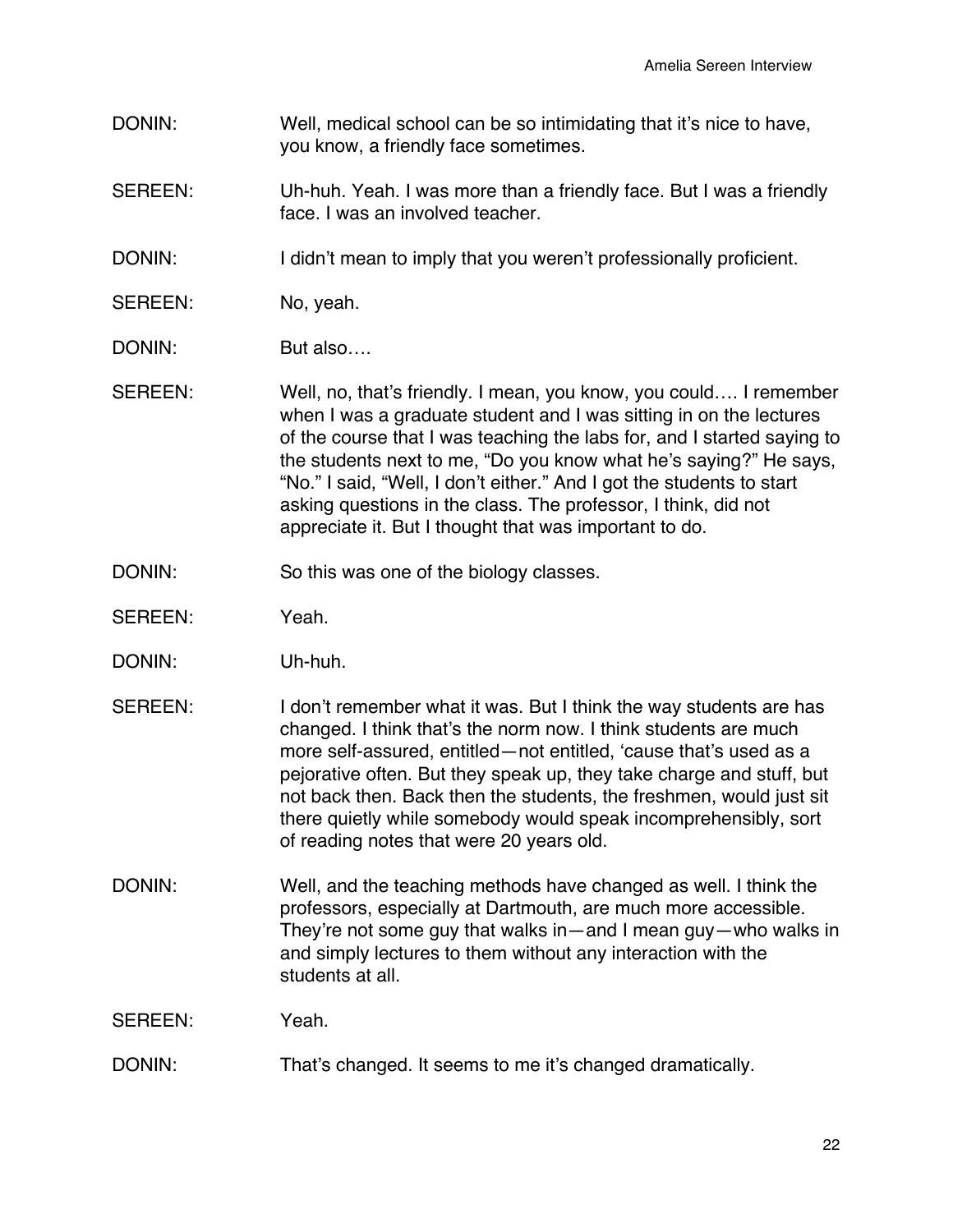| Uh-huh. Oh, yeah.                                                                                                                                                                                                                                                                                                              |
|--------------------------------------------------------------------------------------------------------------------------------------------------------------------------------------------------------------------------------------------------------------------------------------------------------------------------------|
| So the students feel that they can speak up, speak their mind.                                                                                                                                                                                                                                                                 |
| Yeah, yeah. Yeah.                                                                                                                                                                                                                                                                                                              |
| Lucky them. I mean that's what Dartmouth is noted for.                                                                                                                                                                                                                                                                         |
| Uh-huh. Yeah.                                                                                                                                                                                                                                                                                                                  |
| Accessible teaching.                                                                                                                                                                                                                                                                                                           |
| I remember actually—at some point I was living at a place without<br>running water in Norwich. And so I was looking for places to take<br>showers. And I was working in the medical school. And down in the<br>basement of the medical school, there were two restrooms with<br>showers. And one was staff, and one was women. |
| Really!                                                                                                                                                                                                                                                                                                                        |
| Yes.                                                                                                                                                                                                                                                                                                                           |
| Staff and women. That's bizarre.                                                                                                                                                                                                                                                                                               |
| That's how bizarre things are. It's hard to believe. I remember when<br>they were trying to go coed, one of the last-ditch arguments against<br>having women as students was that women take baths, and they<br>didn't have bathtubs in the dorms.                                                                             |
| [Laughs] That's weak!                                                                                                                                                                                                                                                                                                          |
| I mean, people said that out loud! [Laughter] It was bizarre. Then<br>when women finally got a sauna in the gym, the temperature was<br>set low. [Laughter] We can laugh at it now, but that's                                                                                                                                 |
| Yeah.                                                                                                                                                                                                                                                                                                                          |
| But people said that out loud here.                                                                                                                                                                                                                                                                                            |
| There was a lot of resistance, nonsense.                                                                                                                                                                                                                                                                                       |
| Well, it wasn't just resistance. It was another reality, you know.                                                                                                                                                                                                                                                             |
| Yeah. Those early classes of women were really brave.                                                                                                                                                                                                                                                                          |
|                                                                                                                                                                                                                                                                                                                                |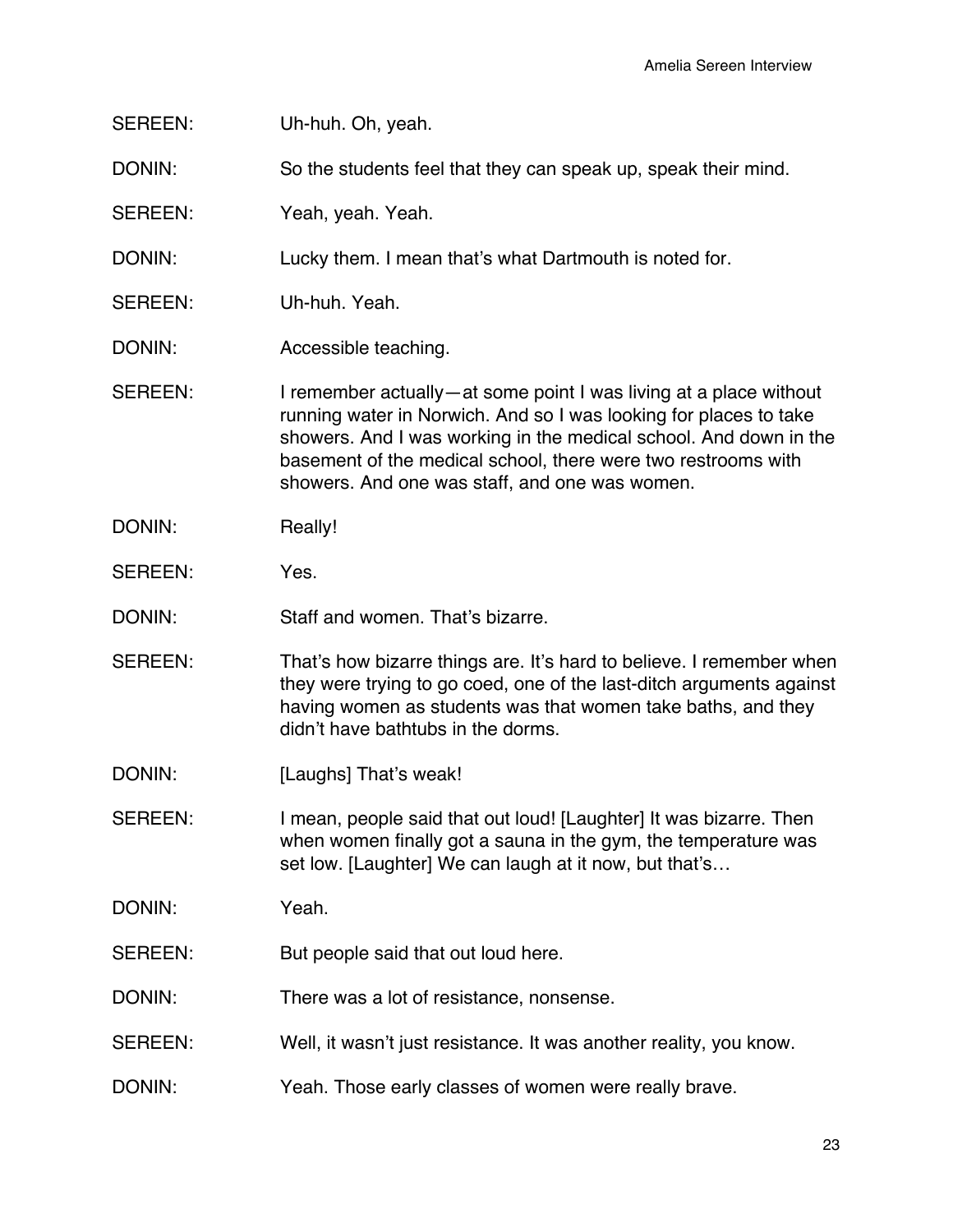SEREEN: Oh, the undergraduates, yeah.

DONIN: And look at the early women faculty, too.

- SEREEN: That's right. There was…I remember a faculty member in the biology department saying, "Well, if any qualified women apply, we would be glad to hire them." And then Hannah Croasdale—do you know her?
- DONIN: She's legendary.
- SEREEN: She was around at the time when there was some sort of suit, and they were supposed to give back pay. 'Cause she was always a—
- DONIN: Researcher. She never got to be—
- SEREEN: She was never a faculty member even though she was functioning that way. And she refused to accept that. She refused to accept the reparations they were supposed to make. I remember. I knew her. I stayed in her house one winter. She went away. She was amazing. So she would go—she had bad arthritis, and she would go away in the winter. And so she would have the house housesat. I think it's when I was in the MEDEX program. I house sat there. Her accommodation to her arthritis was she had a set of tools on each level of her house.
- DONIN: Oh.
- SEREEN: So she could fix things. She wouldn't have to carry the tools up and down the stairs.
- DONIN: Great role model.
- SEREEN: Yeah. Except for the fact that she—and I can understand it, you know. She just would not accept the reparations. Reparations is the wrong thing. The settlement.
- DONIN: Mm-hmm. She was too busy with her work.
- SEREEN: No. I think this was after she'd retired. I think it had to do with denying—having to deny how badly she'd been treated. That was my take on it at the time. And, you know….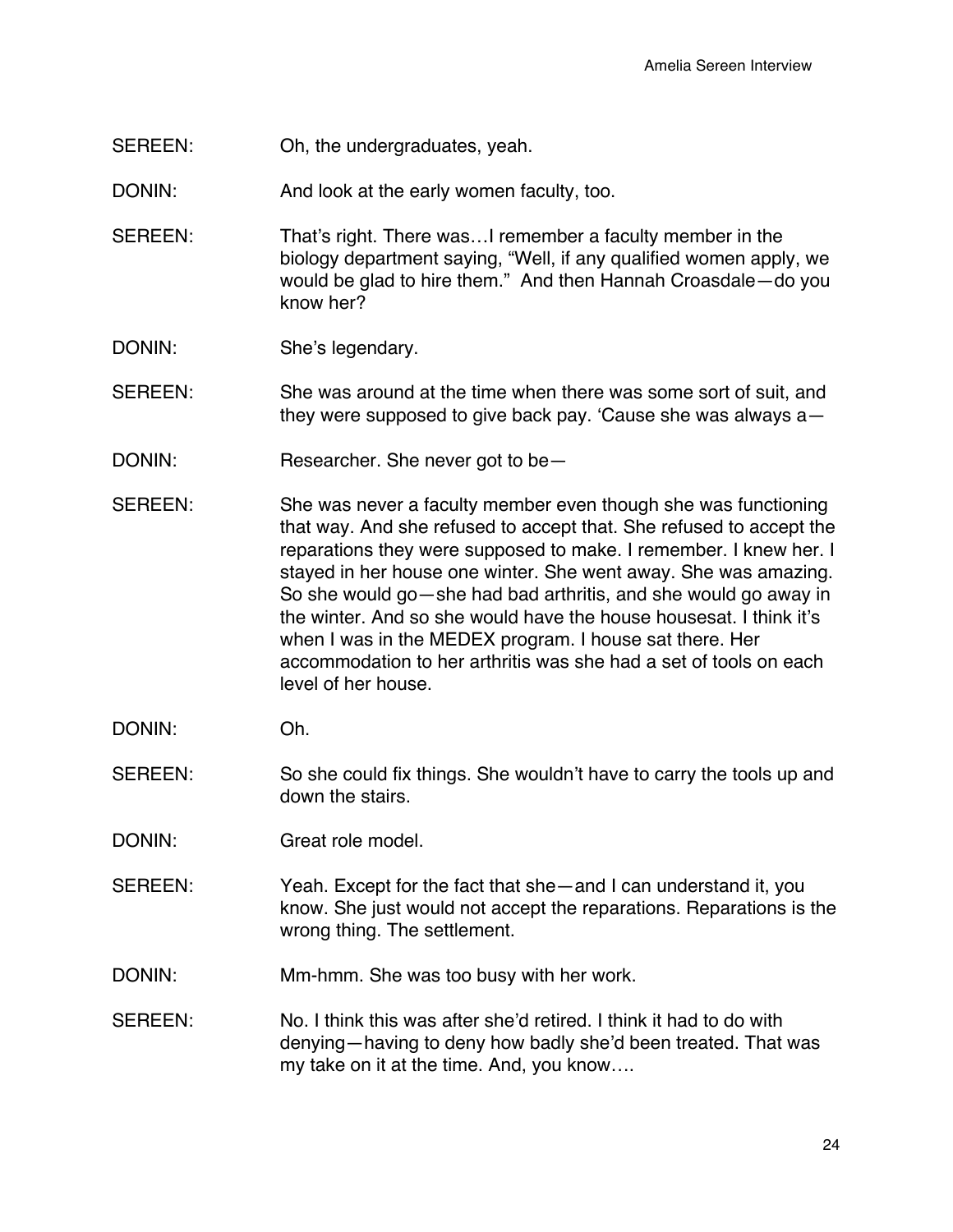DONIN: Yeah, she's one of the legendary first women.

SEREEN: Yeah? Oh, good.

DONIN: Her name comes up a lot.

SEREEN: Yeah.

DONIN: Any other memories?

SEREEN: Oh, sure. I don't know what I can think of. There's probably big chunks of my life that I have, you know, of Dartmouth that don't come to mind.

DONIN: Right, right. So you knew John Kemeny. Did you know Jim Freedman?

SEREEN: No.

DONIN: David McLaughlin?

SEREEN: No.

DONIN: Mm-hmm. That's just, you know, the presidents through the  $20<sup>th</sup>$ century.

SEREEN: Yeah. Uh-huh.

DONIN: Plus you were—for a lot of the time you were at the VA, so you were sort of removed from the—

SEREEN: For the past 20 years. And for more than that, yeah.

DONIN: You were removed from part of the campus.

SEREEN: Right. I was really peripheral to the campus. To the college.

DONIN: And after the hospital moved, that didn't change anything for you in terms of connections to Dartmouth.

SEREEN: Right. 'Cause....

DONIN: Being in Lebanon didn't make any difference, whether it was Lebanon or Hanover.